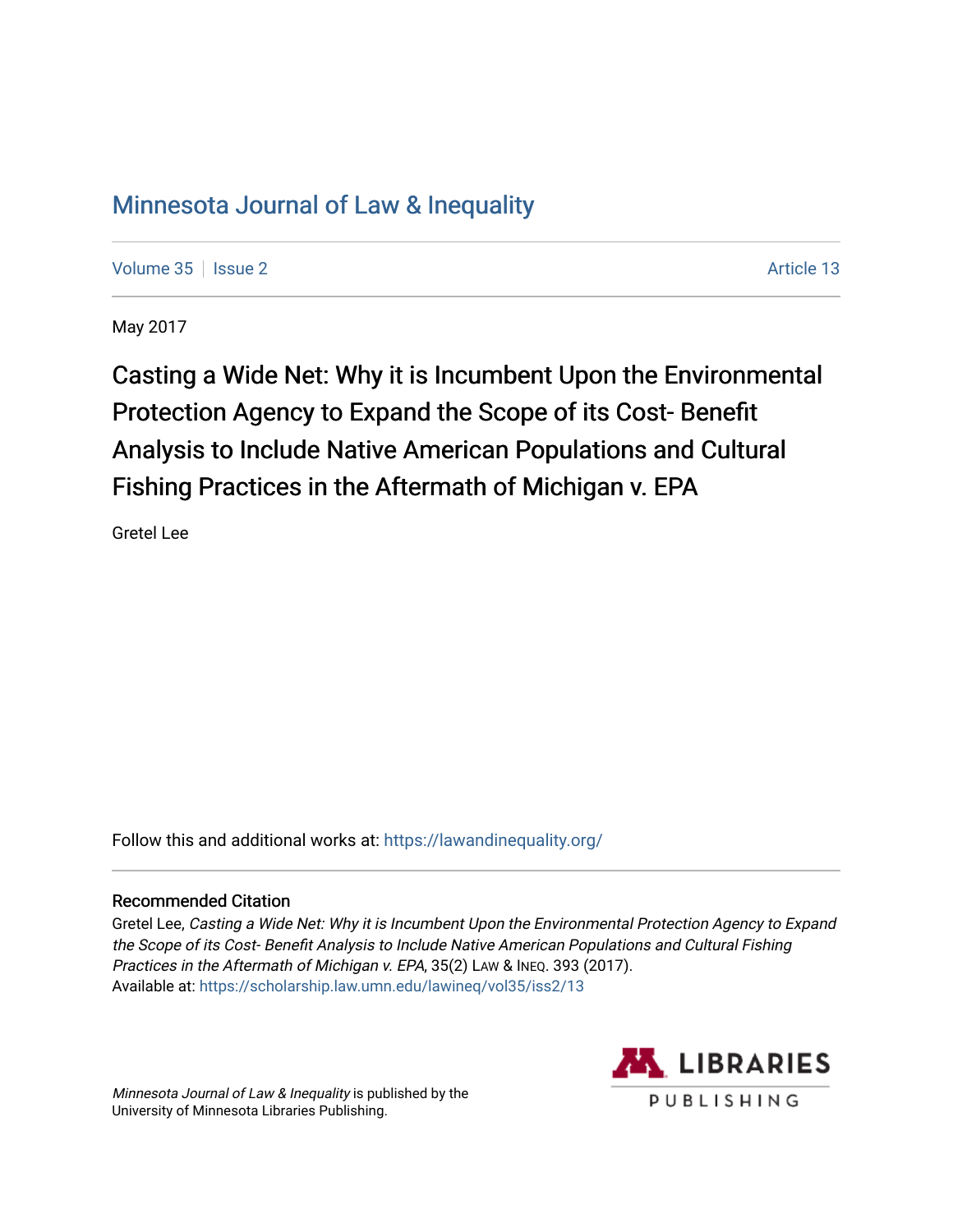## **Casting a Wide Net: Why it is Incumbent Upon the Environmental Protection Agency to Expand the Scope of its Cost-Benefit Analysis to Include Native American Populations and Cultural Fishing Practices in the Aftermath of**  *Michigan v. EPA*

#### Gretel Lee†

*"I think it is incredibly presumptuous and elitist for political scientists to conclude that the American people's cultural values in fact are not ones that lend themselves to a cost-benefit analysis and to presume that [the American people] would change their cultural values if in fact they were aware of the cost-benefit analysis."1* — Joseph Biden

#### **Introduction**

On June 29, 2015, the Supreme Court of the United States struck down the Mercury and Air Toxics Standard (MATS) provision under the Clean Air Act in a landmark 5-4 decision.2 The Court held that the Environmental Protection Agency (EPA) acted unreasonably by implementing the MATS provision when it determined that regulation of mercury emissions from electric utility steam generating units (EGUs) was "appropriate and necessary,"3 because the EPA did not take the cost of compliance

<sup>†.</sup> J.D. Candidate 2017, University of Minnesota Law School. I would like to thank Professors Brad Karkkainen and June Carbone for their assistance, edits, and suggestions as I wrote and re-wrote this piece. I also want to thank my family for helping me solidify my thinking and for supporting me through this process. It is an honor and a privilege to be able to share my thoughts and ideas on this very important set of issues in this manner.

<sup>1</sup>*. Nomination of Stephen G. Breyer to be an Associate Justice of the Supreme Court of the United States: Hearing Before the Comm. on the Judiciary*, 103d Cong. 310 (1994) (statement of Hon. Joseph Biden, Chairman, Comm. on the Judiciary).

<sup>2</sup>*. Michigan v. EPA*, 135 S. Ct. 2699, 2711–12 (2015).

<sup>3.</sup> Clean Air Act § 112(n)(1)(A), 42 U.S.C. § 7412(n)(1)(A) (2012). For the purposes of clarity, please note that § 7412 is used interchangeably in court documents and supplemental sources with its common citation, Clean Air Act  $(CAA)$  § 112(n)(1)(A). "Appropriate and necessary" as interpreted by the EPA serves as the rationale for regulation "after studying hazards to public health posed by power-plant emissions." *Michigan*, 135 S. Ct. at 2701. Furthermore, the "EPA found power-plant regulation 'appropriate' because the plants' emissions pose risks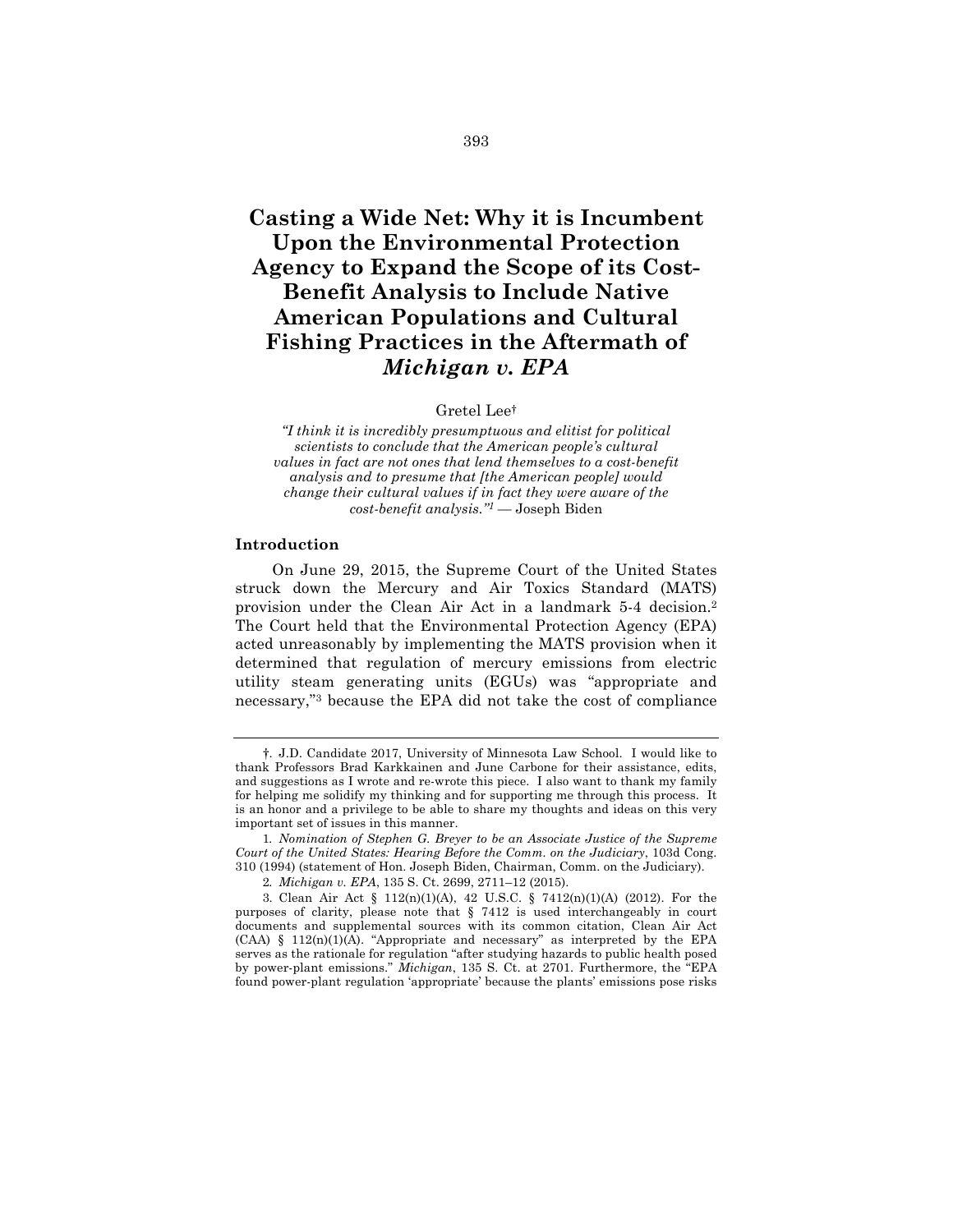by the industry into account in the initial stages of regulation.4 In adding to an already tumultuous history of regulating (and not regulating) EGU emissions,<sup>5</sup> the Supreme Court unanimously moved in the direction of requiring cost-benefit analysis (CBA) for major regulatory actions.6 This occurred despite differing opinions on how CBA can and should be implemented, ultimately affecting the outcome of the merits of the case. While CBA serving as a justification for the implementation of a regulation is by no means unheard of, the implications of this unanimous move are serious and far-reaching, requiring each agency to conduct an in-depth analysis of the costs and benefits of the proposed action. The Supreme Court has effectively held that the direct<sup>7</sup> benefits of new proposed regulations must outweigh the direct costs of complying with the new regulation. The EPA, in this case, used the monetized benefits of preventing the reduction of IQ points in recreational anglers and their children who consumed their catch, an amount totaling four to six million dollars annually in direct benefits (despite the tens of billions of dollars in ancillary benefits).8 The Court contrasted these benefits with the costs of compliance, an amount totaling approximately \$9.6 billion annually.9 These figures stand in stark, obvious contrast to one another. In order for new regulations to withstand this latest

6*. See Michigan*, 135 S. Ct. at 2712; *see also id.* at 2714 (Kagan, J., dissenting) (describing how the EPA considered costs in creating the MATS provision); Exec. Order No. 12,866, 58 Fed. Reg. 51,735 (Sept. 30, 1993) (describing how agencies must consider the costs and benefits of new regulations in addition to nonregulatory means of achieving regulatory goals).

7. Direct benefits are those that can be completely quantified and result from the purpose of the rule; in *Michigan v. EPA*, it is the benefits from mercury reduction. *Michigan*, 135 S. Ct. at 2721. Direct benefits do not include ancillary benefits, which are benefits derived from the manner in which the mercury is monitored. *Id.* at 2711. In *Michigan v. EPA*, ancillary benefits included reductions in other harmful emissions, like particulate matter. *See Michigan,* 135 S. Ct. at 2714 (Kagan, J., dissenting).

8*. Id.* at 2706 ("The Agency could not fully quantify the benefits of reducing power plants' emissions of hazardous air pollutants; to the extent it could, it estimated that these benefits were worth \$4 to \$6 million per year.").

9*. Id.*

to public health and the environment and because controls capable of reducing these emissions were available. It found regulation 'necessary' because the imposition of other Clean Air Act requirements did not eliminate those risks." *Id.*

<sup>4</sup>*. Id.* at 2705 (noting that although § 112(d) requires the consideration of cost for "beyond-the-floor standards," the statute does not note the manner in which the costs are to be considered).

<sup>5.</sup> The EPA's various mercury regulations have been subject to much litigation, and have been enacted, vacated, overruled, and reenacted. A history of these regulations is discussed in Section I(A).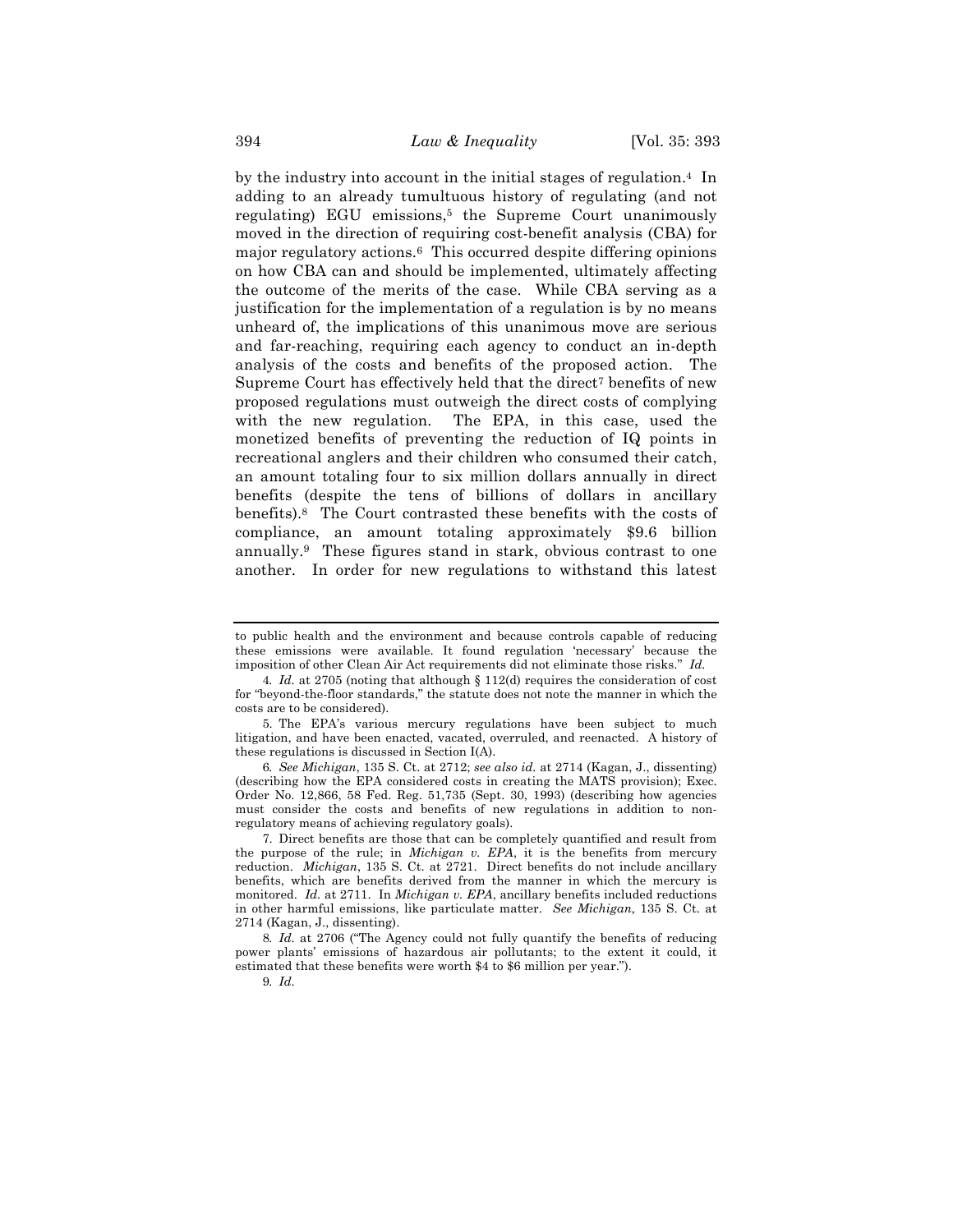requirement, these figures need to stand on the opposite ends of the CBA spectrum from where they presently reside.

On remand to the Court of Appeals for the District of Columbia Circuit, the EPA can improve its intentions in regulating EGUs. This includes taking impacts on populations other than recreational anglers into account, in particular taking into account Native American peoples with the appropriated rights to fisheries. These peoples attach cultural significance to fishing and consuming fish, and yet their interests were left out of the EPA's analysis. Currently, the EPA is moving forward with the claim that there is no mandatory formal CBA, which the Supreme Court has also claimed.10 Thus, the MATS regulation remains within the realm of requirements under the "appropriate and necessary" regulation umbrella, despite the Supreme Court overruling their regulation.11 Seeing as the Supreme Court is unanimously moving in the direction of mandating that agencies consider costs in a more formalized manner (though claiming it is still up to the agencies to decide how to quantify them), $^{12}$  agencies need to expand the scope of the possible direct benefits of proposed regulations. The weight given to Executive Order 12,866 also brings attention to other pertinent Executive Orders, which need to be given weight by agencies and courts alike, including Executive Order 12,898 on environmental justice, ordered by President Clinton.13

The Supreme Court's decision in *Michigan v. EPA* is part of a growing insistence on CBA as necessary to justify regulatory actions. These legal developments have worked to hamstring regulatory efforts to protect less powerful groups, especially with respect to environmental concerns. While a growing literature addresses the limitation of CBA,14 the majority of literature published on the subject does not address the specific impacts on

<sup>10</sup>*. Id.* at 2711.

<sup>11.</sup> Supplemental Finding That it is Appropriate and Necessary to Regulate Hazardous Air Pollutants from Coal- and Oil- Fired Electric Utility Steam Generating Units, 80 Fed. Reg. 75025 (proposed Dec. 1, 2015) (to be codified at 40 C.F.R. pt. 63).

<sup>12</sup>*. Michigan*, 135 S. Ct. at 2711.

<sup>13.</sup> Exec. Order No. 12,866, 58 Fed. Reg. 51,735 (Sept. 30, 1993); Exec. Order No. 12,898, 59 Fed. Reg. 7629 (Feb. 16, 1994).

<sup>14</sup>*. See* Matthew D. Adler & Eric A. Posner, *Rethinking Cost-Benefit Analysis*, 109 YALE L.J. 165 (1999); Xavier Dupuis, *Applications and Limitations of Cost-Benefit Analysis as Applied to Cultural Development*, UNESCO (1985), http://unesdoc.unesco.org/images/0008/000819/081977eo.pdf; Jonathan Masur & Eric A. Posner, *Unquantified Benefits and Bayesian Cost-Benefit Analysis*, 102 CORNELL L. REV. 87 (2016).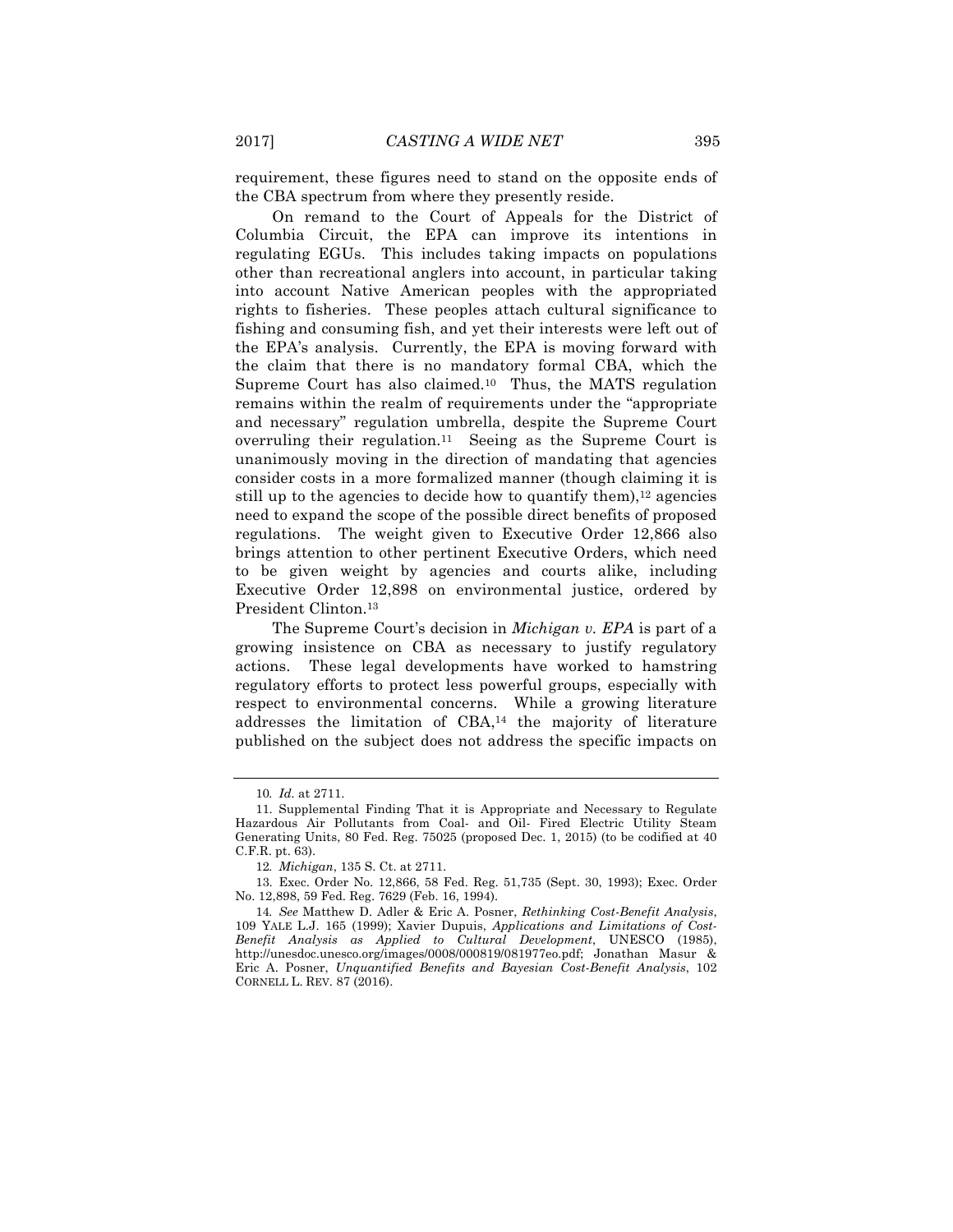Native American concerns. This is particularly true where the loss is a threat to broad-based environmental interests (loss of fish, for example, across a broad area rather than effects concentrated on reservations), Native American cultural concerns, as opposed to strict economic concerns, or where the impact affects a relatively small number of Native Americans in comparison with a larger group of non-Native Americans. All of these factors are present in *Michigan v. EPA*.

The purpose of this Article is to encourage the EPA and, in a larger sense, all federal agencies to reform the manner in which they conduct CBA in order to give greater weight to benefits that are inherently harder to quantify, and extend beyond the single dimension of strict monetization. In particular, the EPA should move in the direction of including more wide-scale benefits in regulatory decision-making, as exemplified by inclusion of the benefits faced by mercury reduction in Native American populations, and in manners previously deemed "unquantifiable" through the inclusion of Bayesian CBA.15 The Supreme Court has claimed that ancillary benefits cannot be included in the primary CBA.16 Thus, with the inclusion of the effects of hazardous air pollutants (HAP) on a wider scale (specifically here, mercury and its impacts on subsistence fishing populations), the benefits in the reduction of mercury pollution forces the scale of costs versus benefits towards a balanced proportion, bringing the agency closer to being within the boundaries of compliance under the requirements set forth by the Supreme Court.

Part I provides a brief background in the *Michigan v. EPA* regulation battle, and an explanation as to why these regulations are being challenged. Part II discusses the effects of methylmercury on the human body and the reasoning that went into the decision to regulate mercury emissions. Part III consists of an analysis of the impacts of environmental regulation on Native American communities across the United States, their constitutional and treaty rights to apportionment fishing and legal protection, and how this has been and continues to be largely ignored in the EPA's analysis. This section will conclude with a brief discussion on federalism constraints and related ongoing

<sup>15.</sup> This raises the issue of whether Native Americans can successfully argue that the EPA had independent authority to address this issue without CBA at all. This discussion, however, is outside the scope of this Article.

<sup>16</sup>*. Michigan*, 135 S. Ct. at 2711 ("Even if the Agency *could* have considered ancillary benefits when deciding whether regulation is appropriate and necessary—a point we need not address—it plainly did not do so here.") (emphasis in original).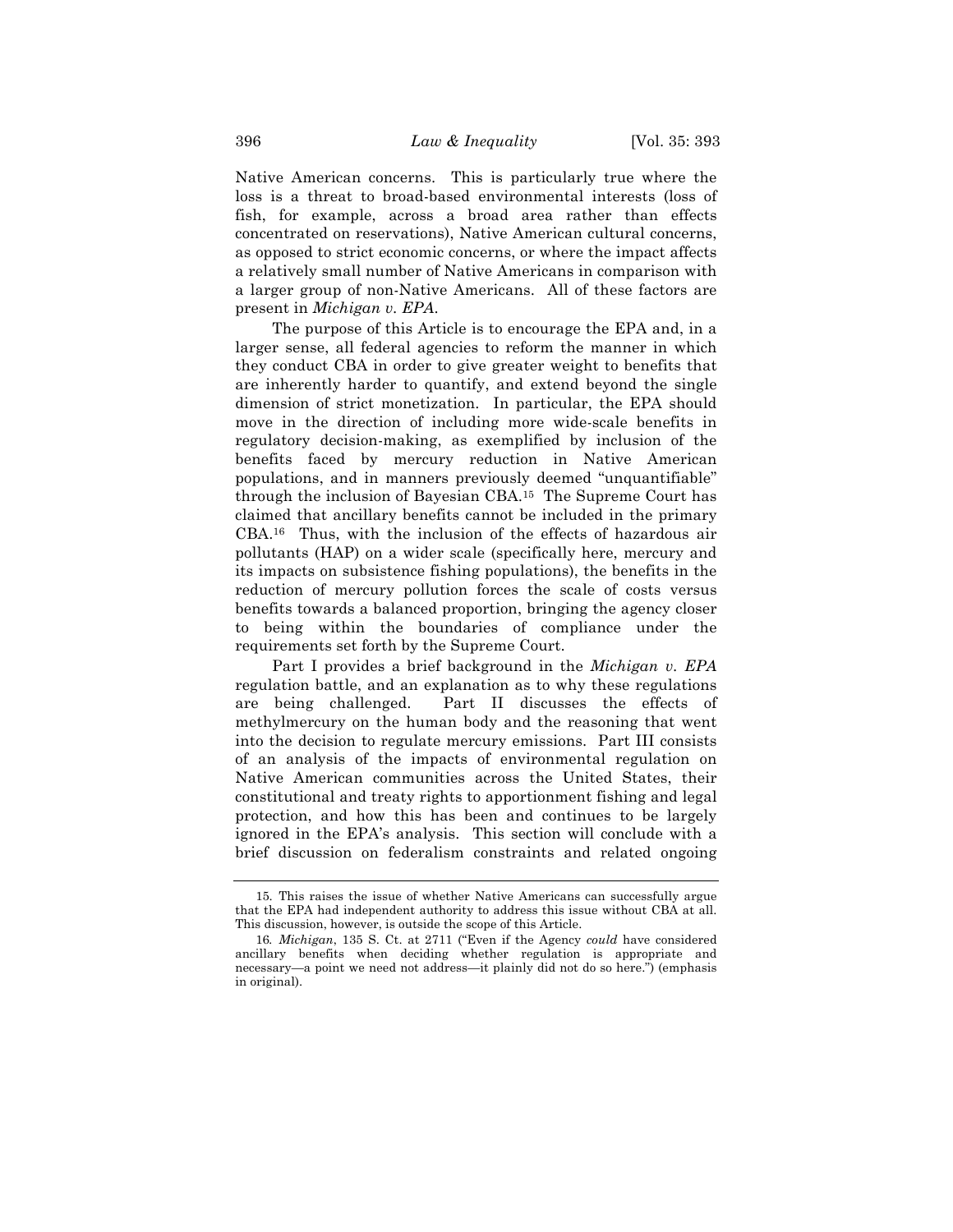litigation. Part IV is comprised of a discussion on Bayesian CBA, and how the EPA, and other agencies, moving forward, can implement previous "unquantifiable" benefits into their own analyses. This particular analysis will use the effects on Native American communities as an area where the EPA could have shown significant benefits in regulating harmful mercury emissions.

#### **I. Background—***Michigan v. EPA* **and Regulations**

*"The Administrator [of the EPA] shall regulate [EGUs] under this section, if the Administrator finds such regulation is appropriate and necessary after considering the results of the study required by this subparagraph."18*

EGUs are major stationary sources, and thus are regulated differently than other sources under § 112 of the Clean Air Act (CAA).19 Under the 1990 CAA Amendments, EGUs were singled out for their large emissions and for the resulting impact on surrounding communities and, as a result, had stricter regulations imposed on them.20 They were required to implement new forms

*a. Regulation of EGUs Under the Clean Air Act—It is "Appropriate and Necessary" to Regulate Mercury Emissions17*

<sup>17</sup>*. See* Clean Air Act, 42 U.S.C. § 7412(n)(1)(A) (2012); Petition for Writ of Certiorari for Petitioner, Michigan v. EPA, 135 S. Ct. 2699 (2015) (No. 14-46) [hereinafter Petition for Writ of Certiorari] (citing Regulatory Finding on the Emissions of Hazardous Air Pollutants From Electric Utility Steam Generating Units, 65 Fed. Reg. 79,825, 79,830) (stating that the EPA found it appropriate to regulate EGUs and noting that EGUs "are the largest domestic source of mercury emissions, and mercury in the environment presents significant hazards to public health and the environment."). Note that the following section is a brief and simplified summary of the legal proceedings as understood by the author. For a more in-depth summary of the background leading up to the decision in *Michigan v. EPA*, see the EPA's Remand Legal Memorandum, summarizing the statutory and legal history of EGU regulations.

<sup>18.</sup> Clean Air Act, 42 U.S.C. § 7412(n)(1)(A) (2012) (emphasis added).

<sup>19.</sup> Clean Air Act, 42 U.S.C. § 7412(a)(1) (2012) ("The term 'major source' means any stationary source or group of stationary sources located within a contiguous area and under common control that emits or has the potential to emit considering controls, in the aggregate, 10 tons per year or more of any hazardous air pollutants or 25 tons per year or more of any combination of hazardous air pollutants.").

<sup>20.</sup> Clean Air Act, 42 U.S.C. § 7412(n)(1)(B) (2012) ("The Administrator shall conduct, and transmit to the Congress not later than 4 years after November 15, 1990, a study of mercury emissions from electric utility steam generating units, municipal waste combustion units, and other sources, including area sources. Such study shall consider the rate and mass of such emissions, the health and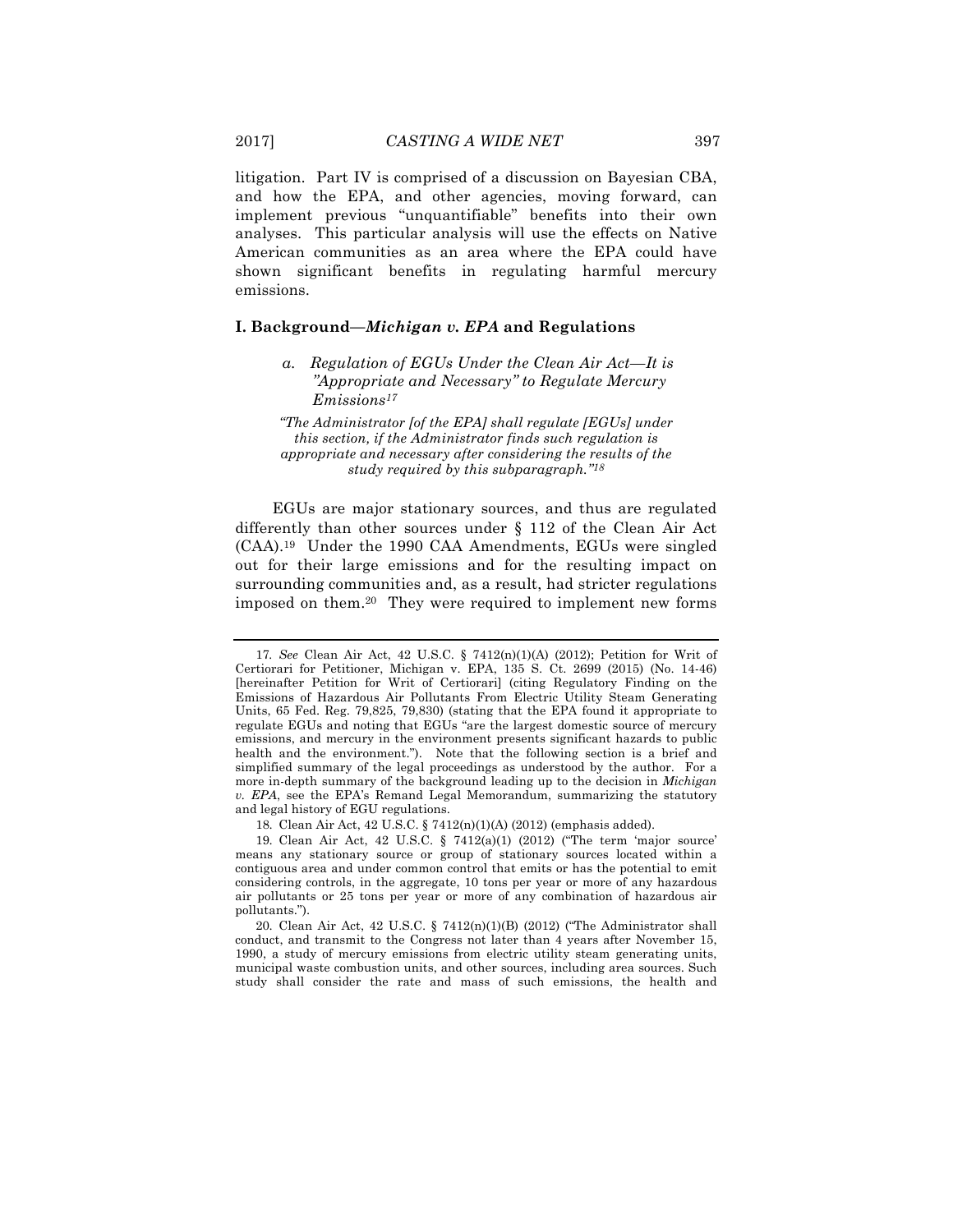of technology, including flue scrubbers under the Acid Rain Provisions.<sup>21</sup> The EPA published a list of these sources under  $\S$ 112(c) of the CAA.22 The EPA first found regulation of coal- and oil-fired EGUs "appropriate and necessary" in 2000 after conducting two and evaluating three studies together under §  $112(n)(1)$ .

Section  $112(n)(1)(A)$  required the EPA to conduct a study of the hazards to public health from HAP emissions from EGUs that will remain after imposition of the other provisions of the CAA and determine whether there are controls available to reduce HAP emissions from EGUs (Utility Study). Section  $112(n)(1)(B)$ required the EPA to study mercury emissions from EGUs and all other sources of mercury, and to determine the rate and mass of the mercury emissions, the health and environmental effects of such emissions, and the availability and cost of controls to reduce such emissions (Mercury Study). Section 112(n)(1)(C) required the National Institute of Environmental Health Sciences (NIEHS) to conduct a third study related to the threshold level of mercury in fish tissue that can be consumed without adverse effects to public health (NIEHS Study).23

The EPA issued its finding in light of the results of these three studies in 2000, concluding that it was "appropriate and necessary" to regulate mercury emissions from EGUs. "[B]ased on particular facts and circumstances, including its determination that EGUs 'are the largest domestic source of mercury emissions, and mercury in the environment presents significant hazards to public health and the environment.'"24

The EPA changed course in 2005, and reversed their initial finding. "At that time, EPA interpreted  $\S$  7412(n)(1)(A)'s phrase 'after imposition of the requirements' of the Act to include both requirements already in effect and those that EPA 'reasonably anticipates will be implemented and will result in reductions of

environmental effects of such emissions, technologies which are available to control such emissions, and the costs of such technologies.").

<sup>21.</sup> 42 U.S.C. § 7651 (2012).

<sup>22.</sup> Clean Air Act, 42 U.S.C. § 7412(c). The EGUs of importance to this analysis are the coal- and oil-fired EGUs.

<sup>23.</sup> Legal Memorandum Accompanying the Proposed Supplemental Finding that it is Appropriate and Necessary to Regulate Hazardous Air Pollutants from Coal- and Oil-Fired Electric Utility Steam Generating Units (EGUs) (Nov. 20, 2015), https://www.epa.gov/sites/production/files/2016-05/documents/20151120legal memo.pdf.

<sup>24.</sup> Petition for Writ of Certiorari, *supra* note 18, at 5 (citing Regulatory Finding on the Emissions of Hazardous Air Pollutants From Electric Utility Steam Generating Units, 65 Fed. Reg. 79,825, 79,830) (Dec. 20, 2000)).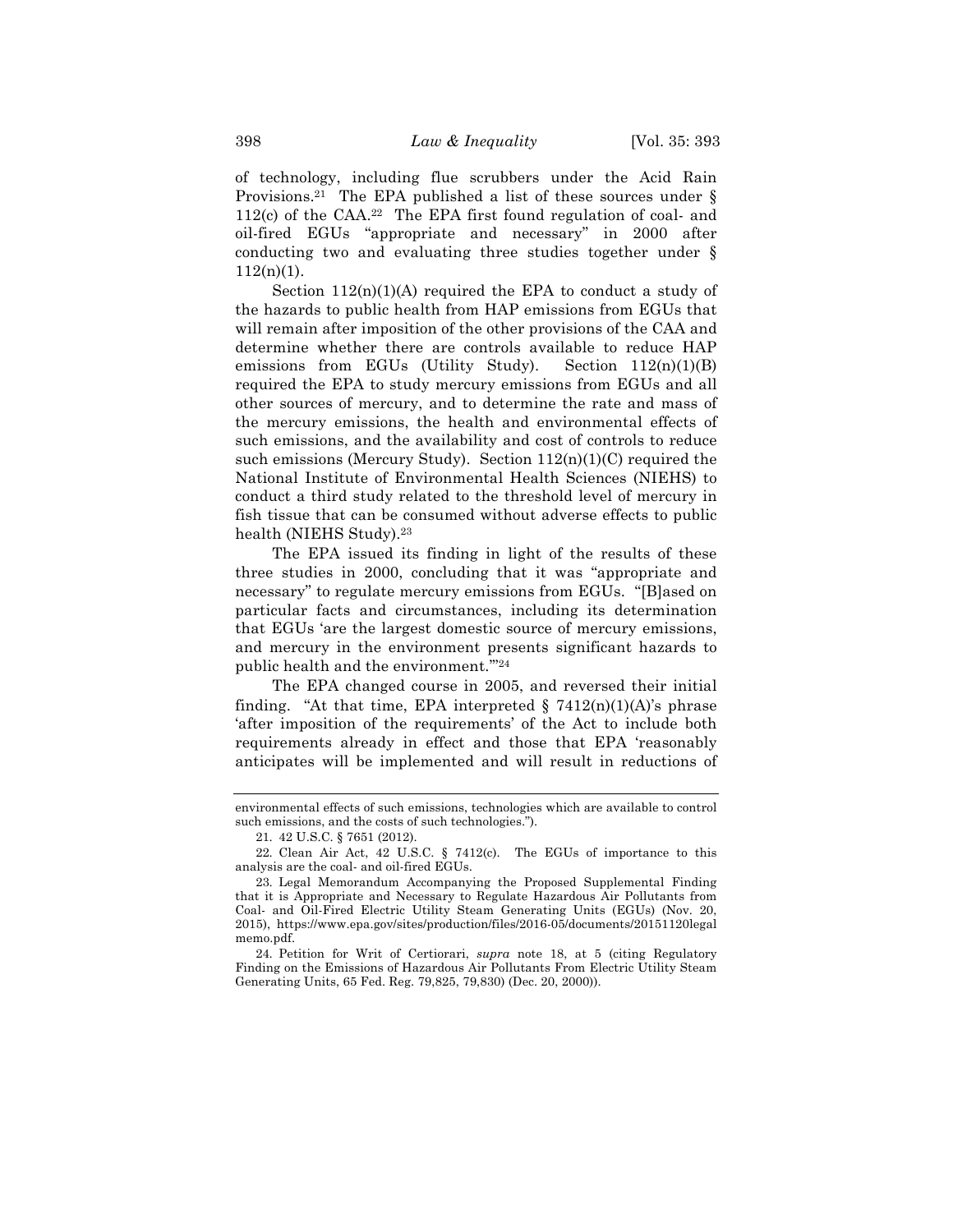utility HAP emissions.'"25 The EPA found the regulation redundant in light of other statutory safeguards under the CAA, and brought into focus the high cost of compliance and the underlying inefficiency of regulating EGUs at such a high cost with a seemingly low demonstrated benefit.<sup>26</sup> The EPA subsequently removed EGUs from regulation under CAA § 112(c). Instead, the EPA issued the Clean Air Mercury Rule (CAMR), which served as a form of "cap-and trade" regulation.<sup>27</sup>

In 2008, the Court of Appeals for the D.C. Circuit ruled that the attempt to remove the EGUs from the  $\S$  7412(c) list was unlawful after individual States challenged the EPA's 2005 decision to delist EGU regulation.28 More specifically, the court held that "Congress required EPA to make specific determinations about the health effects of HAP emissions from EGUs before deleting them from the list, and EPA had not satisfied those requirements."29 This ruling vacated the CAMR.30

In 2012, the EPA determined it was not authorized to consider costs in deciding whether regulation was appropriate under § 112 of the CAA, and deemed regulation of EGUs to be appropriate if any single HAP emitted from EGUs is hazardous to public health or the environment, effectively reaffirming its 2000 finding.31 This decision led to the challenges brought by individual

28*. New Jersey*, 517 F.3d at 582–83.

29. Petition for Writ of Certiorari, *supra* note 18, at 7 (citing New Jersey v. EPA, 517 F.3d 574, 581–82) (D.C. Cir. 2008)).

30*. See New Jersey*, 517 F.3d at 578 (vacating the Clean Air Mercury Rule).

31. National Emission Standards for Hazardous Air Pollutants From Coal- and Oil-Fired Electric Utility Steam Generating Units and Standards of Performance for Fossil Fuel-Fired Electric Utility, Industrial-Commercial-Institutional, and

<sup>25.</sup> Petition for Writ of Certiorari, *supra* note 18, at 6 (citing Revision of December 2000 Regulatory Finding on the Emissions of Hazardous Air Pollutants From Electric Utility Steam Generating Units and the Removal of Coal- and Oil-Fired Electric Utility Steam Generating Units From the Section 112(c) List, 70 Fed. Reg. 15,994, 15,999) (Mar. 29, 2005) (to be codified at 40 C.F.R. pt. 63)).

<sup>26</sup>*. See* New Jersey v. EPA, 517 F.3d 574 (D.C. Cir. 2008) (describing the reason for the overruling of the Clean Air Mercury Rule (CAMR)).

<sup>27.</sup> Neb. Dep't of Envtl. Quality, *EPA Vacates Clean Air Mercury Rule*, AIR WAVES (July 2008), http://www.deq.state.ne.us/AirWaves.nsf/cf7e4bdd49c643bf 8625747f005a1515/9de6c40a1a1c49688625747f005bc786; *see also New Jersey*, 517 F.3d at 577. "Cap-and-Trade" is a market-based regulation, which allows polluters to buy and sell pollution credits after the market is set at a certain limit. *See*  Robert N. Stavins, *A Meaningful U.S. Cap-and-Trade System to Address Climate Change*, 32 HARV. ENVTL. L. REV. 293 (2008). While "cap-and-trade" is still a form of regulation, it is a market-based regulation that the Court vacated because the EPA, by implementing the market-based incentives, took mercury out from under regulation of CAA § 112, Hazardous Air Pollutants, which require Maximum Achievable Control Technology (MACT), and regulation in order to protect human health. *New Jersey*, 517 F.3d at 579–80.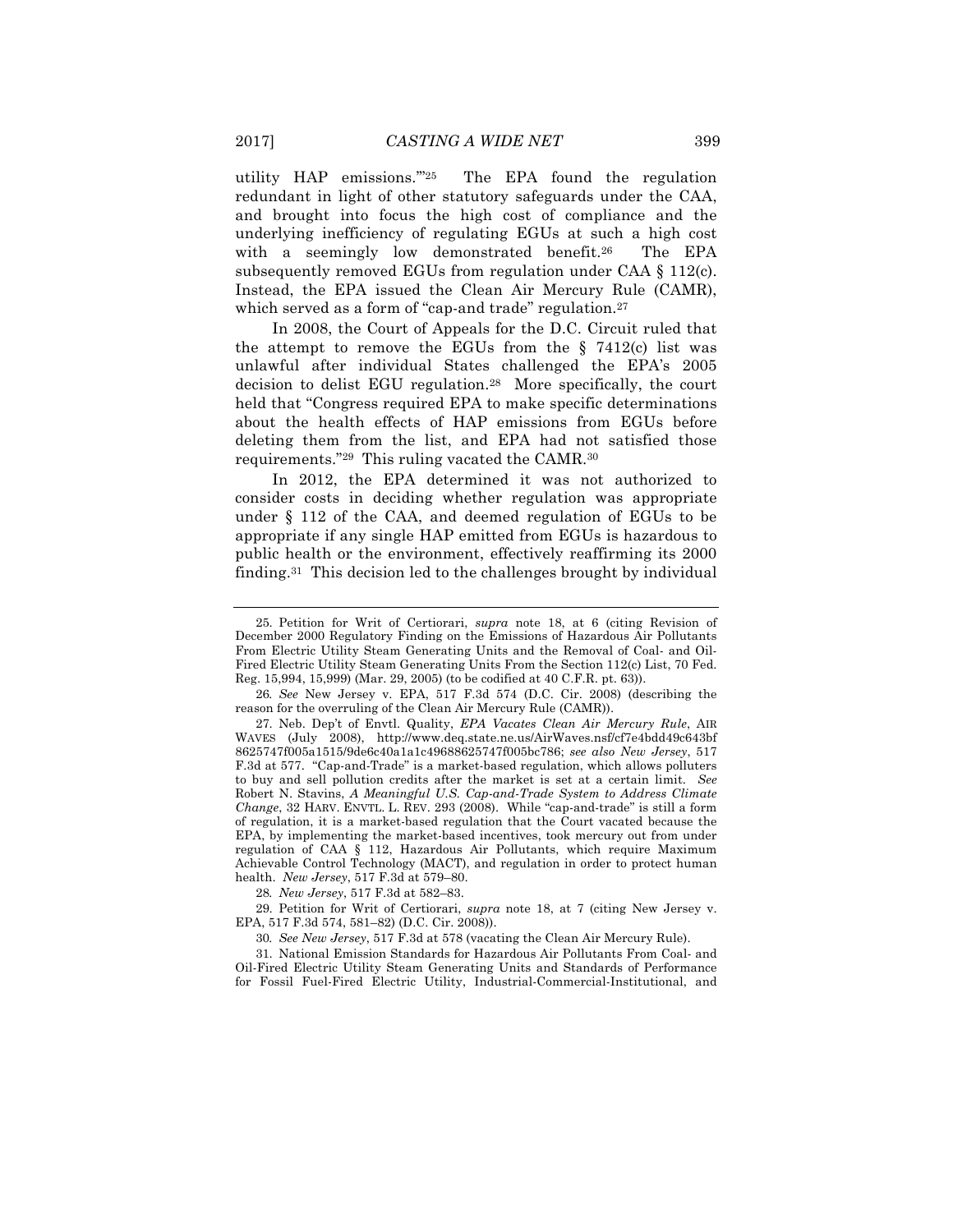states and utilities in *White Stallion Energy v. EPA*<sup>32</sup> and *Michigan v. EPA*.33

### *b. The March of White Stallion—Individual States and Utilities Brought Suit Claiming that Costs of Compliance Must be Considered When Promulgating Regulatory Schemes*

In *White Stallion Energy*, state, industry, and labor parties challenged the EPA's decision reaffirming the outcome of the 2000 case.34 Twenty-two states challenged the regulations along with industry and labor petitioners,35 while sixteen states and the District of Columbia, along with environmental and public health intervenors, supported the regulations.36 The petitioners listed a number of oppositions to the relisting of the 2000 finding; a number of which the court did not rule on.37 The most pertinent objection is the second one listed, regarding the petitioners' objection to the EPA's interpretation of "appropriate and necessary," and it not including the costs of compliance due to regulation, i.e. objection ultimately ruled on and reversed by the Supreme Court.38 Specifically, the petitioners refer to the 2005 decision, which allowed considerations of cost to be included into the greater regulatory analysis of "appropriate;"39 they objected to the new decision not to include costs in a strict manner40 (as opposed to them being brought into the greater consideration through best available implemented technology).41 Petitioners contend that not including costs "unreasonably constrains the language of § 112(n)(1)(A),"<sup>42</sup> citing a dictionary definition of "appropriate" and the differences inherent in the regulation of EGUs under § 112(n)(1)(A), and other sources under § 112(c).<sup>43</sup> Most pertinently, the petitioners pointed to precedent, citing "only

Small Industrial-Commercial-Institutional Steam Generating Units, 77 Fed. Reg. 9304, 9310–11 (Feb. 16, 2012) (to be codified at 40 C.F.R. pts. 60 and 63).

<sup>32.</sup> 748 F.3d 1222 (D.C. Cir. 2014).

<sup>33.</sup> 135 S. Ct. 2699 (2015).

<sup>34</sup>*. White Stallion Energy*, 748 F.3d at 1229.

<sup>35</sup>*. Id.* at 1226–29.

<sup>36</sup>*. Id.* at 1230–32.

<sup>37</sup>*. See id.* at 1234.

<sup>38</sup>*. Id.* at 1236–41.

<sup>39</sup>*. Id.* at 1236.

<sup>40</sup>*. Id.*

<sup>41</sup>*. See* Michigan v. EPA, 135 S. Ct. 2699 (2015).

<sup>42</sup>*. White Stallion Energy*, 748 F.3d at 1236 (internal citation omitted).

<sup>43</sup>*. Id.*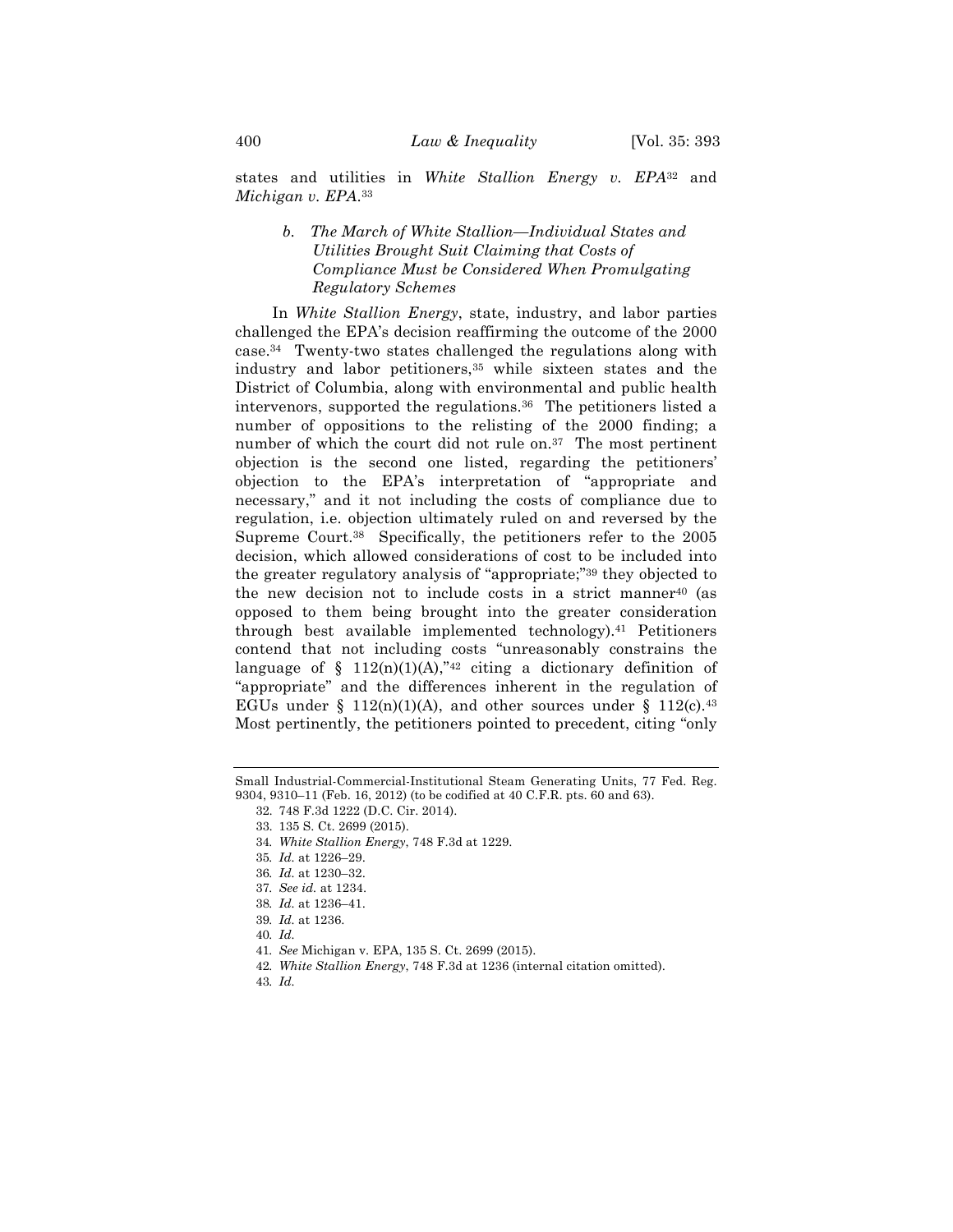where there is 'clear congressional intent to preclude consideration of cost' [do] we find agencies barred from considering costs."44 The court ultimately ruled that the EPA was correct in their interpretation of "appropriate and necessary" and did not need to consider cost in their analysis for EGU emission regulation, claiming that "[o]n its face,  $\S 112(n)(1)(A)$  neither requires EPA to consider costs nor prohibits EPA from doing so."45

Judge Kavanaugh dissented as to Part I of the opinion, foreshadowing the Supreme Court's ultimate decision on the matter.46 Judge Kavanaugh begins his analysis with the Maximum Achievable Control Technology (MACT) standard for EGUs under  $\S 112(d),$ <sup>47</sup> and allows his analysis to evolve into a discussion over "appropriate"; claiming that regulation of EGUs has already been deemed "necessary" in response to the studies required under §  $112(n)(1)$ .<sup>48</sup> Judge Kavanaugh claims that the MACT program requires the consideration of costs, even for EGUs, and thus it was wrong for the EPA to find otherwise.49

#### **II. Effects of Methylmercury (MeHg)**

#### *a. Background on the Emissions of Mercury*

Mercury is a naturally occurring element found in the environment, most commonly in rock-like substances.<sup>50</sup> According

47*. Id.* at 1259–60 (Kavanaugh, J., dissenting). In explaining the MACT standards and the listing process, Judge Kavanaugh stated:

EPA uses a two-step process for setting MACT standards. It begins by setting a minimum stringency level, or "floor," based on the performance of the best-performing units in a particular source category. At that first step, EPA may not consider costs. Once the agency sets the statutory floor, it then determines, considering cost and other factors listed in Section  $112(d)(2)$ , whether an even more restrictive standard is "achievable." . . . [T]he MACT program[] applies automatically to most sources of hazardous air pollutants. But for . . . [EGUs], Congress devised an alternative system as set forth in Section  $112(n)(1)(A)$  of the [CAA]. The alternative system erects two threshold hurdles *before* EPA may regulate [EGUs] under the MACT program. (internal citations omitted).

*Id.* at 1259 (J. Kavanuagh, dissenting). These steps are the studies mandated under § 112(n). As previsouly discussed, the next step is the "appropriate and necessary" determination by the administrator.

48*. Id.* at 1260 (J. Kavanaugh, dissenting).

49*. Id.* at 1261 (J. Kavanugh, dissenting) ("It is entirely unreasonable for EPA to exclude consideration of costs in determining whether it is 'appropriate' to regulate electric utilities under the MACT program.").

50. ENVTL. PROT. AGENCY, BASIC INFORMATION ABOUT MERCURY,

<sup>44</sup>*. Id.* (quoting Michigan v. EPA, 213 F.3d 663, 678 (D.C. Cir. 2000), *cert. denied*, 532 U.S. 904 (2001)).

<sup>45</sup>*. Id.* at 1237.

<sup>46</sup>*. Id.* at 1258 (Kavanuagh, J., dissenting).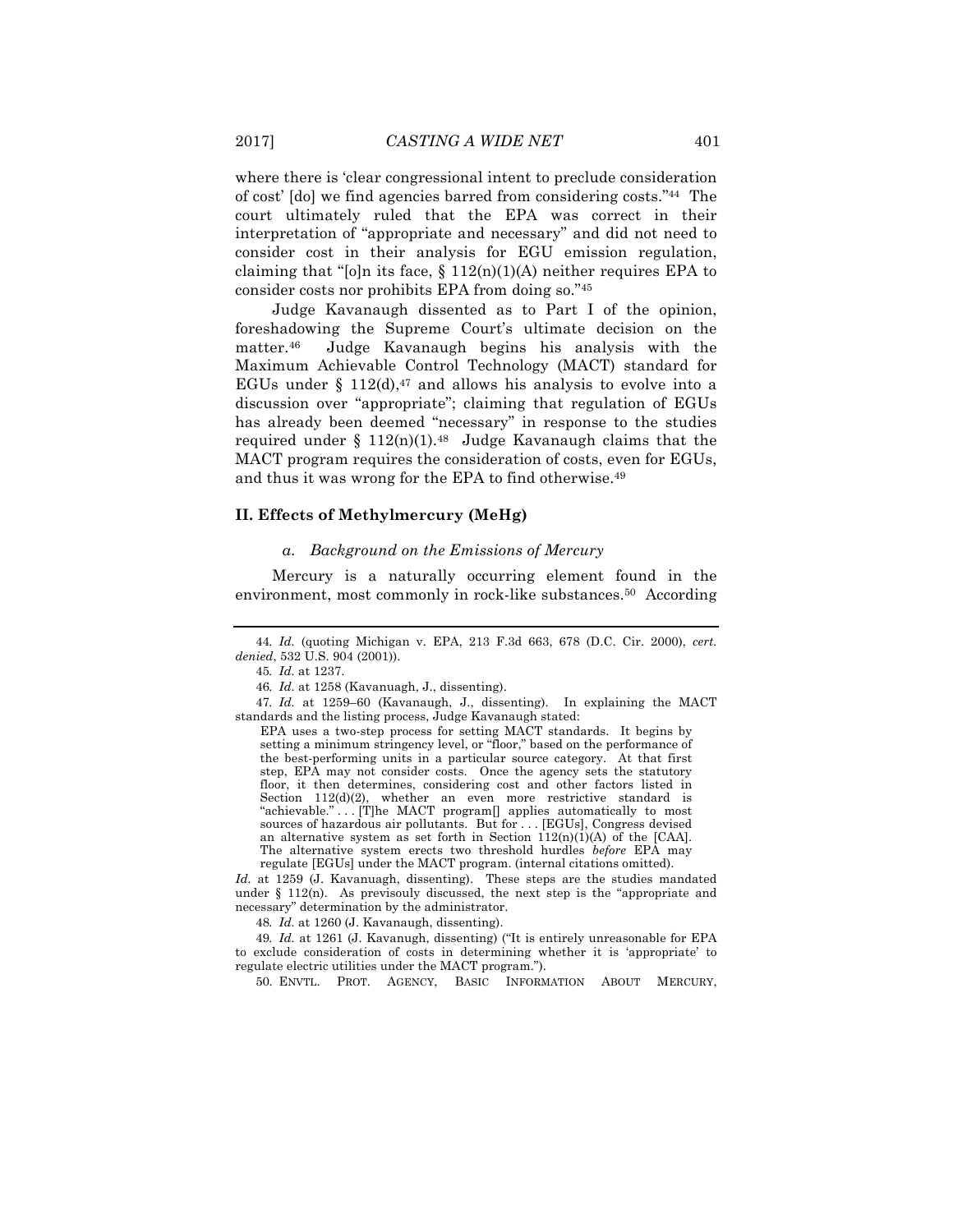to the EPA, methylmercury is an elemental mercury that methylizes; it is "a[n] organic mercury compound $[] \dots [$ and is] formed when mercury combines with carbon[] . . . [and] is the most common organic mercury compound found in the environment."51 Nearly all of the mercury found in fish and their tissues is methylmercury.52 It is found naturally in coal deposits and emitted into the air when coal is burned in EGUs.<sup>53</sup> Utilities operate at temperatures above 2000 degrees Fahrenheit, and thus the mercury present in the "coal and oil is vaporized and exhausted as a gas[,]" resulting in the emissions.54 One of the reasons that methylmercury is of such high concern to the EPA and experts is because of its ability and tendency to travel and settle in soil composites and water, resulting in bioaccumulation in natural beings, primarily fish and other aquatic animals.<sup>55</sup> Bioaccumulation occurs when fish consume smaller organisms in which mercury has carbonated, and the toxicity works its way through the food chain, resulting in consumption of the larger (and thus more highly concentrated) fish by humans.56 Human consumption of fish and other seafood is the largest reason for the accumulation of methylmercury in humans, and the resulting harms that come from it.<sup>57</sup>

55*. Toxicological Effects of Methylmercury*, COMM. ON THE TOXICOLOGICAL EFFECTS OF METHYLMERCURY, NAT'L RES. COUNCIL 16 (2000), http://www.nap.edu/ read/9899/chapter/1. [hereinafter *Toxicological Effects of Methylmercury*].

http://www.epa.gov/mercury/basic-information-about-mercury (last visited Mar. 30, 2017) [hereinafter BASIC INFORMATION ABOUT MERCURY].

<sup>51</sup>*. Id.*

<sup>52.</sup> U.S. GEOLOGICAL SURVEY, MERCURY IN THE ENVIRONMENT*,* https://www2.usgs.gov/themes/factsheet/146-00/ (last visited Mar. 2, 2016).

<sup>53.</sup> BASIC INFORMATION ABOUT MERCURY, *supra* note 51.

<sup>54.</sup> ENVTL. PROT. AGENCY: OFFICE OF AIR QUALITY PLANNING & STANDARDS & OFFICE OF RESEARCH & DEV., MERCURY STUDY REPORT TO CONGRESS, VOL. II: AN INVENTORY OF ANTHROPOGENIC MERCURY EMISSIONS IN THE UNITED STATES 4–6 (December 1997), http://www3.epa.gov/airtoxics/112nmerc/volume2.pdf [hereinafter INVENTORY OF ANTHROPOGENIC MERCURY EMISSIONS].

<sup>56.</sup> Regulatory Finding on the Emissions of Hazardous Air Pollutants From Electric Utility Steam Generating Units, 65 Fed. Reg. 79,827, 79,827–829 (Dec. 20, 2000).

<sup>57</sup>*. See Toxicological Effects of Methylmercury*, *supra* note 56, at 16 (stating that human exposure to methylmercury "from contaminated fish and seafood can pose a variety of health risks.").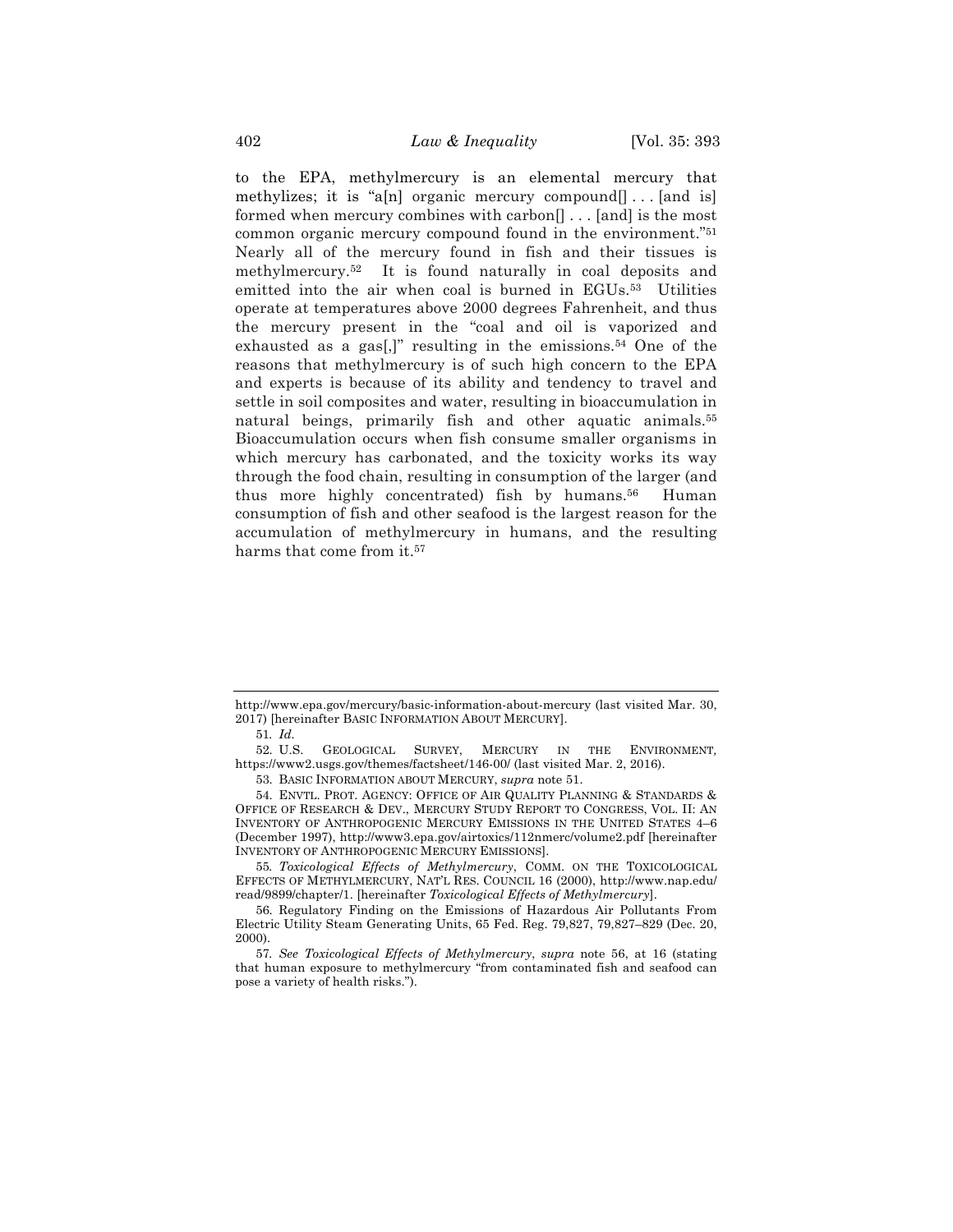#### *b. Effects of Methylmercury on the Human Body—Through the Developing Brain and Beyond*

As stated above, one of the primary problems that stems from mercury emissions is the negative effect on the human body, which primarily comes through the consumption of fish.<sup>58</sup>

Studies indicate that there is no positive role mercury plays in the human body and that even very low doses have adverse impacts on people.59 Damage from mercury ingestion and exposure has resulted in harm to the cardiovascular, immune, and reproductive systems,<sup>60</sup> and severely inhibits the performance of the liver, kidneys, and—of most pertinence importance to this analysis—the nervous system.61 These impacts result in tremors, impaired vision and hearing, paralysis, insomnia, and emotional instability.62

Throughout its mercury studies and as justification for their efforts to regulate mercury emissions, the EPA has focused on the impacts that methylmercury has on the developing brain, and ultimately the impacts of lower IQ points that will be explained below.63 If the mercury is ingested by the mother while she is pregnant, it remains in her body for approximately forty-four to eighty days<sup>64</sup> and hinders the healthy development of the fetus's brain.65 The mercury moves through the body as it is absorbed by the gastrointestinal tract and enters the bloodstream, and ultimately may enter the fetal brain.<sup>66</sup> In a pregnant woman, it

66*. Id.* at 27.

<sup>58.</sup> BASIC INFORMATION ABOUT MERCURY, *supra* note 51.

<sup>59.</sup> Génon Jensen & Karolina Ruzickova, *Halting the Child Brain Drain: Why We Need to Tackle Global Mercury Contamination* 18 (2006), http://www.envhealth.org/IMG/pdf/2-\_Halting\_the\_child\_brain\_drain\_Why\_we\_need\_to\_tackle global\_mercury\_contamination.pdf.

<sup>60</sup>*. Toxicological Effects of Methylmercury*, *supra* note 56, at 147–250 (discussing the human health effects of the consumption of methylmercury as derived from various study designs).

<sup>61</sup>*. Id.*

<sup>62</sup>*. Id.*

<sup>63.</sup> ENVTL. PROT. AGENCY: OFFICE OF AIR QUALITY PLANNING & STANDARDS, REGULATORY IMPACT ANALYSIS FOR THE FINAL MERCURY AND AIR TOXICS STANDARDS (2011), http://www3.epa.gov/ttnecas1/regdata/RIAs/matsriafinal.pdf [hereinafter FINAL REGULATORY IMPACT ANALYSIS].

<sup>64.</sup> WORLD TRADE ORGANIZATION, GUIDANCE FOR IDENTIFYING POPULATIONS AT RISK FROM MERCURY EXPOSURE 27 (2008), http://www.who.int/foodsafety/ publications/chem/mercuryexposure.pdf (noting that the half-life of mercury is approximately forty-four to eighty days).

<sup>65</sup>*. Id.* at 29 ("Because methylmercury-cysteine conjugate readily passes both the placental barrier and the blood-brain barrier and the developing fetus is especially sensitive to the toxic effects of methylmercury, exposures during pregnancy are of highest concern.").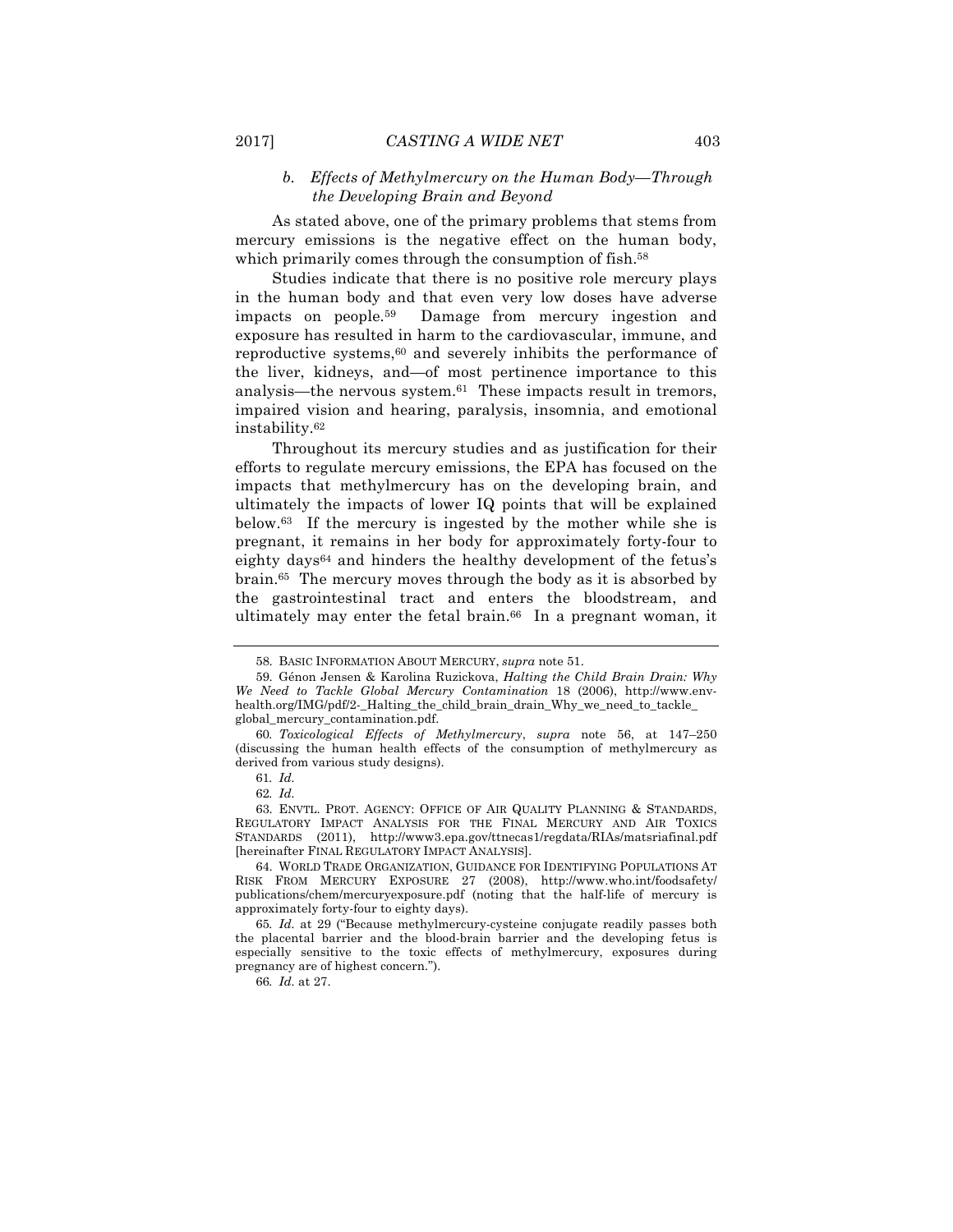can eventually find its way into cord blood and placental tissue, resulting in even higher mercury concentrations; some studies indicate mercury levels in the fetus up to twice as high as maternal blood mercury levels.67 This is particularly concerning because methylmercury cannot break down into less harmful subcomponents. Many of the disorders caused by methylmercury come to light after the babies are born, as they grow and develop into young children.68 High methylmercury levels can result in Attention Deficit Disorder and in particularly low scores on tests of fine-motor skills, neurobehavioral tests, attention, language, verbal memory, and visual-spatial abilities.69

Perhaps the most concerning effect, as evidenced by the EPA's assessment,70 is the measured drop in IQ in children. This is perhaps evidenced by the symptoms listed above, though it does fall somewhat into its own category. IQ drops have historically been measured in loss of potential income, which has been subject to criticism,71 as it excludes and effectively devalues nonworking populations such as the elderly and retired,72 and excludes a host of other potential monetary costs (resulting in monetized benefits of regulation), and other social and cultural concerns. These are discussed in the next section.

<sup>67.</sup> Sharon D. Wallace, Using Information Technology to Reduce a Health Risk: Effect of a Mercury Calculator on Consumer Fish Choices and Test of a Model for Technology Acceptance by Fish Consumers 16–17 (Sept. 7, 2012) (Ph.D. Dissertation, Trident University International). Related studies have indicated a "statistically significant relationship existed between frequency of fish meals and level of MeHg in cord blood." *Id.* at 17.

<sup>68</sup>*. See* Jensen & Ruzickova, *supra* note 60, at 12 (indicating that "[c]hildren and fetuses appear to be more affected than the population as a whole[]" from the consumption of mercury in fish).

<sup>69</sup>*. Id.* at 18.

<sup>70.</sup> Michigan v. EPA, 135 S. Ct. 2699, 2716 (2015) (Kagan, J., dissenting) (stating that the "EPA found that children of mothers exposed to high doses of mercury during pregnancy 'have exhibited a variety of developmental neurological abnormalities,' including delayed walking and talking, altered muscles, and cerebral palsy.").

<sup>71</sup>*. See* Catherine A. O'Neill, *Environmental Justice in the Tribal Context: A Madness to EPA's Method*, 38 ENVTL. L. 495, 514 (2008) [hereinafter O'Neill, *Environmental Justice in the Tribal Context*].

<sup>72</sup>*. Id.* at 528 (stating that CBA studies using a loss-in-earnings approach imply that "the lives of retired people are worth nothing—or perhaps less than nothing, since they consume scarce goods and services without earning or producing any marketed goods themselves.").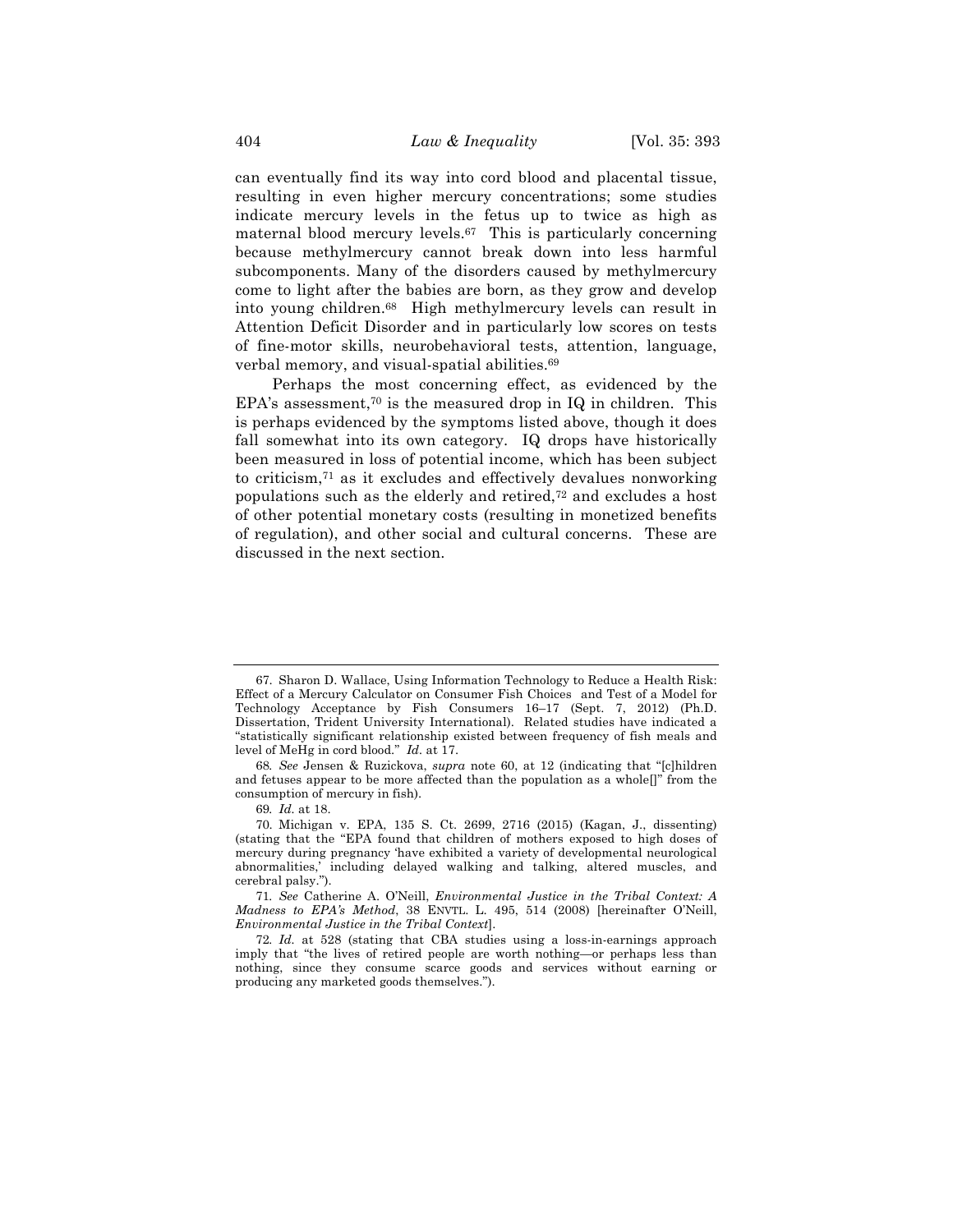#### **III. Cultural Significance—Apportionment of Fishing Rights to Tribes and Related Effects**

*a. The Majority of Elevated Mercury Levels are Found in Communities that Consume Large Amounts of Fish, Like Native American Communities, Many of Which Place Cultural Significance in Fishing or Live Subsistence Lifestyles*

Professor Catherine O'Neill captures the stark reality of mercury consumption in Native American communities nearly perfectly:

This widespread [mercury] contamination poses a particular threat to many Native American peoples. Historically and in contemporary times, members of these fishing peoples consume more fish, at greater frequency, and in accordance with different cultural practices than the general population.<sup>73</sup>

Many surveys conducted historically and into the modern day do not take into account the cultural and subsistence significance of activities such as fishing.74

While the Supreme Court has given effective weight and consideration to CBA,75 as has the EPA (though not entirely to the Court's satisfaction),76 environmental justice issues have largely been ignored to the EPA's detriment.<sup>77</sup> The EPA had an

"Hav[ing] an annual effect on the economy of \$100 million or more or adversely affect in a material way the economy, a sector of the economy, productivity, competition, jobs, the environment, public health or safety, or State, local, or tribal governments or communities[.]"

Exec. Order No. 12,866, 58 Fed. Reg. 51,735, 51,738 (Sept. 30, 1993).

77. Executive Order No. 12,898 was issued by President Bill Clinton. It requires,

To the greatest extent practicable and permitted by law, and consistent with the principles set forth in the report on the National Performance Review, each Federal agency shall make achieving environmental justice part of its mission by identifying and addressing, as appropriate, disproportionately high and adverse human health or environmental effects of its programs, policies, and activities on minority populations and low-income populations in the United States and its territories and

<sup>73.</sup> Catherine A. O'Neill, *Protecting the Tribal Harvest: The Right to Catch and Consume Fish*, 22 J. ENVTL. L. & LITIG. 131, 132 (2007) [hereinafter O'Neill, *Protecting the Tribal Harvest*].

<sup>74</sup>*. Id.* at 134.

<sup>75</sup>*. See* Michigan v. EPA, 135 S. Ct. 2699, 2706 (2015).

<sup>76</sup>*. Clean Air Act—Cost Benefit Analysis—*Michigan v. EPA, 129 HARV. L. REV. 311, 312–13 (2015). The Regulatory Impact Analysis, which included a calculation of costs and benefits, was issued alongside the final rule in order to comply with Executive Order 12,866. *Id.* at 312. The Executive Order required that agencies conduct CBA for "significant regulatory actions." Exec. Order No. 12,866, 58 Fed. "Significant regulatory actions" are defined (in pertinent part) as: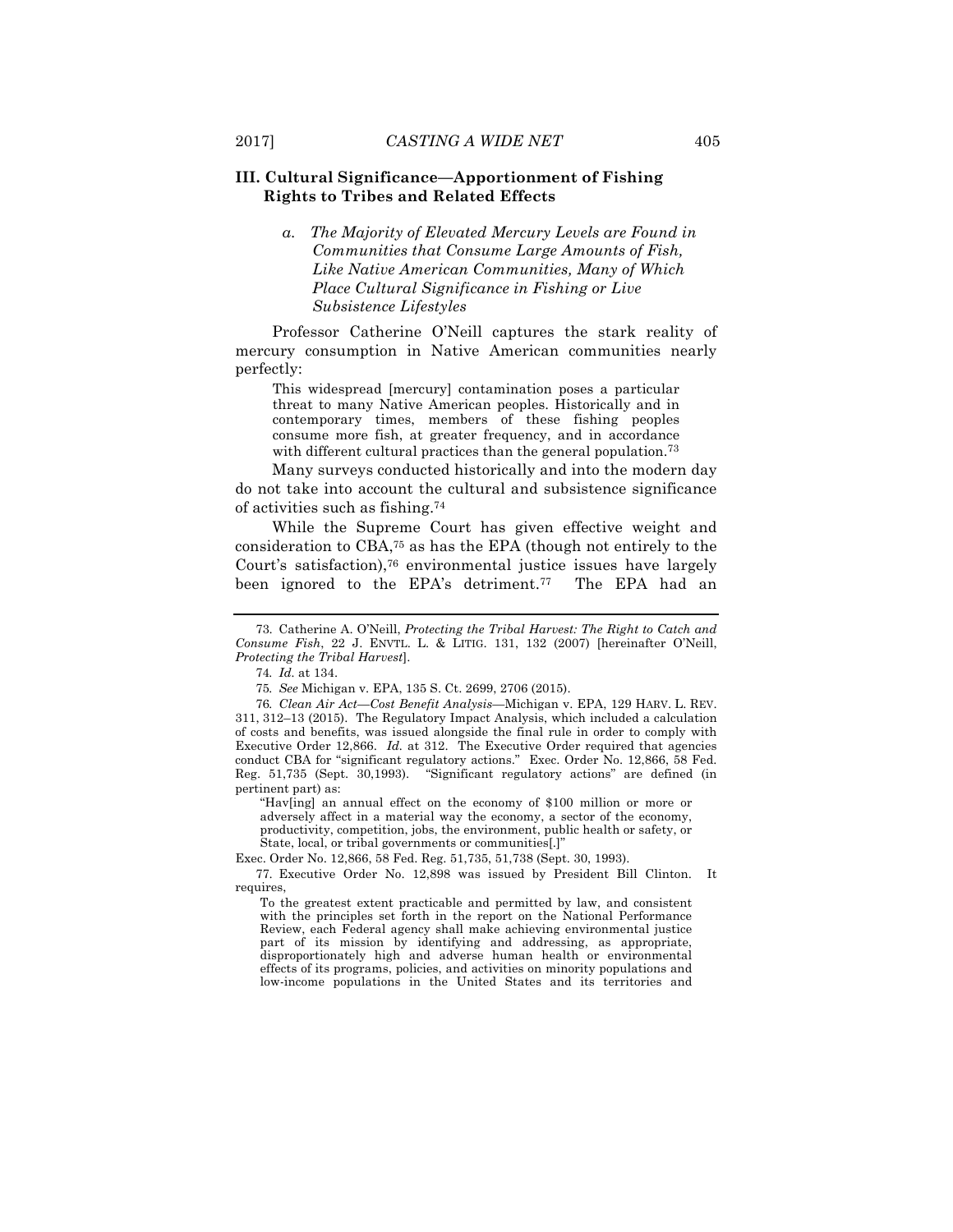opportunity to include the impacts on Native American communities, some of which were brought directly before them in earnest opposition to the overruled CAMR. During the notice and comment period for the final CAMR, the National Congress of American Indians and Treaty Tribes issued comments discussing the harmful effects of un- and under-regulated mercury emissions, and the resulting havoc wrought on their communities.78

The most problematic part about this is that the EPA issued a RIA quantifying the costs of industry compliance, discussing the dangers of mercury pollution in general terms, and specifically quantifying only the harms to recreational anglers who consumed their catch as the purported benefits.79 This is the same route taken by the EPA seven years later, still armed with the same information from tribal members, and still largely ignoring the impacts and harms their communities face by solely incorporating the harms of methylmercury consumption by recreational anglers and their children calculated through IQ loss.80 In fact, the EPA conceded that Native American populations would remain vulnerable when CAMR was proposed.81 Specifically, forty-five percent of the entire Native American population subject to the reach of the government of the United States (and thus the impacts of its regulations) would be exposed to "unsafe levels of utility-attributable mercury . . . . "82

The effects on individual tribes and communities have come to light through studies conducted by legal scholars, and by the outcry of many tribal and community members themselves. In particular, tribes from coastal areas, specifically the Pacific Northwest, Great Lakes region, and the Northeastern United States have expressed concern over the bioaccumulation in the fish and the problems that persist because of its infiltration. In the Pacific Northwest, the Columbia River Basin is a vital resource for tribal fishing; one study (based on figures gathered by

possessions, the District of Columbia, the Commonwealth of Puerto Rico, and the Commonwealth of the Mariana Islands.

Exec. Order No. 12,898, 59 Fed. Reg. 7629 (Feb. 16, 1994).

<sup>78.</sup> The EPA was aware of the impacts in Native American Populations, which arose under the notice and comment period for CAMR, which was effectively invalidated under the decision *New Jersey v. EPA*. *See* O'Neill, *Environmental Justice in the Tribal Context*, *supra* note 72, at 516, 534.

<sup>79</sup>*. See* FINAL REGULATORY IMPACT ANALYSIS, *supra* note 64.

<sup>80</sup>*. See id.* at 7–25.

<sup>81.</sup> O'Neill, *Protecting the Tribal Harvest*, *supra* note 74, at 136 (citing Proposed National Emissions Standards for Hazardous Air Pollutants, 69 Fed. Reg. 4652, 4709) (Jan. 30, 2004) (to be codified at 40 CFR pts. 60, 63).

<sup>82.</sup> O'Neill, *Environmental Justice in the Tribal Context, supra* note 72, at 517.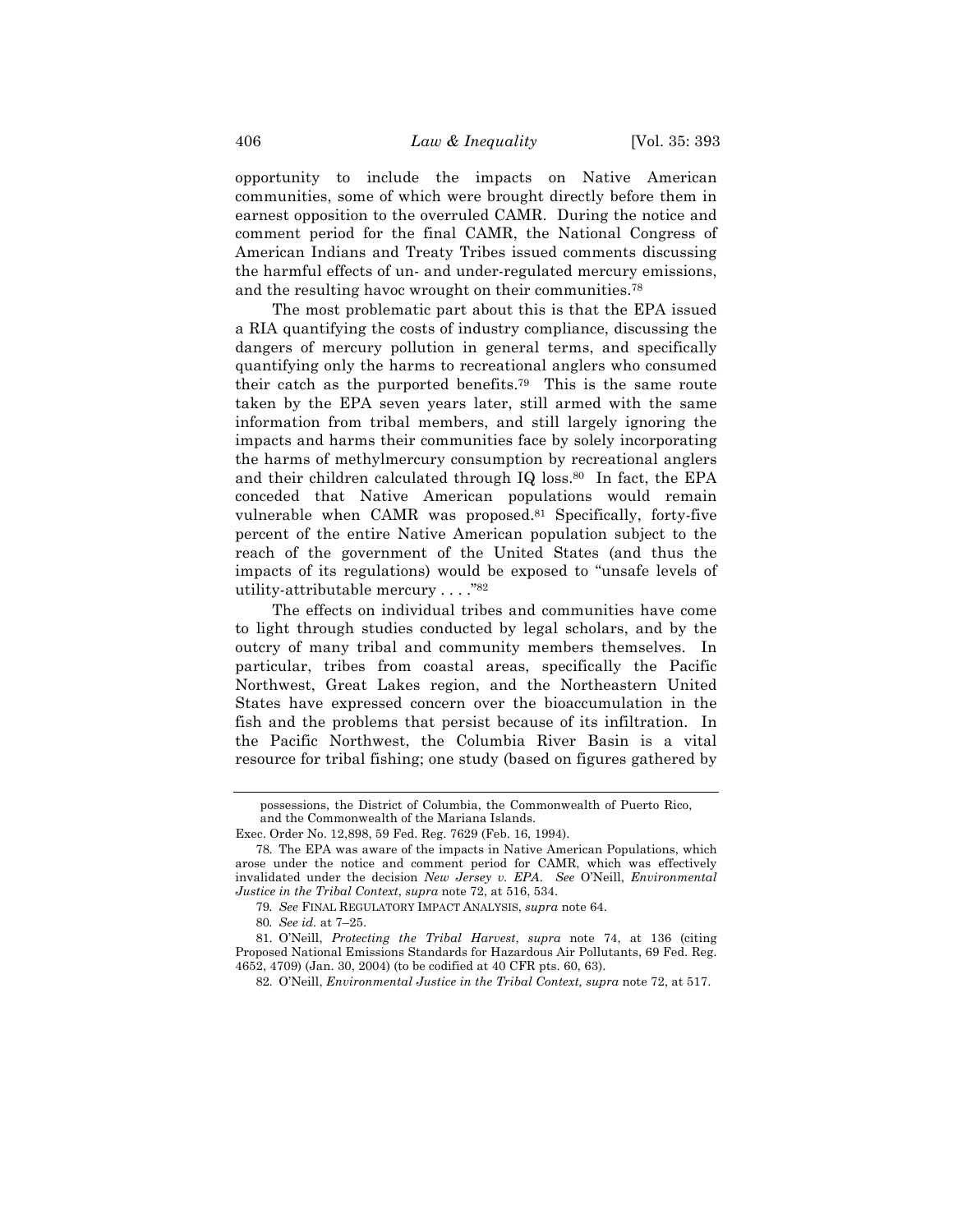the EPA)83 captured the increased risk of contamination in Native American peoples versus the general population:

Whereas someone consuming at the general population average rate (here, 7.5 grams [of fish]/day) is currently exposed to excess cancer risks ranging from 1 in 100,000 to 1 in 10,000, a tribal member consuming subsistence rates as documented by Harris and Harper (540 grams/day) is currently exposed to cancer risks up to nearly 1 in 100. The disparity is stark, *with tribal members facing risks perhaps 100 times that of the general population*.84

Another study conducted by the California Department of Natural Resources takes note of the detrimental effect that the loss of traditional food sources has on tribal members. Focusing on the Karuk Tribe, a subsistence fishing tribe, the study demonstrated that the lack of availability of fish, due in part to contamination, has led to a "host of diet related illnesses among Native Americans . . . "85

In other circumstances, the EPA gave figures that were misleading and not representative of true consumption levels of subsistence fishing populations. In the CAMR RIA, the EPA assumes an average fish consumption rate of twenty grams a day,86 a figure far below that of the Harris and Harper study noted above. Though the figures come from studies conducted on different tribes, the EPA considered this an accurate figure for a subsistence fishing population.87

Contamination and increasingly limited access to a vital resource impacts a tribe's ability to practice their traditional subsistence lifestyle, and presents further harms that fall into quantifiable categories. Increased medical costs for a population that undoubtedly suffers a higher risk of IQ loss, behavioral disorders, and the host of other disorders, diseases, and symptoms highly associated with increased mercury levels is just one area of would-be quantifiable risk assessment. This can result in loss of future opportunities in the form of skilled jobs and ultimate

<sup>83.</sup> O'Neill, *Protecting the Tribal Harvest*, *supra* note 74, at 137.

<sup>84</sup>*. Id.* (emphasis added).

<sup>85.</sup> KARI MARIE NORGAARD, THE EFFECTS OF ALTERED DIET ON THE HEALTH OF THE KARUK 9 (2005). These diet-related illnesses include "diabetes, obesity, heart disease, tuberculosis, hypertension, kidney troubles, and strokes." *Id. See also Health Disparities Experienced by American Indians and Alaska Natives,* MORBIDITY & MORTALITY WKLY. REP. 1 (Aug. 1, 2003), https://www.cdc.gov/ mmwr/pdf/wk/mm5230.pdf (indicating that Native Americans and Alaskan Natives are two to three times as likely as all other ethnic populations combined to face these types of illnesses and symptoms).

<sup>86.</sup> O'Neill, *Environmental Justice in the Tribal Context*, *supra* note 72, at 524. 87*. Id.* at 524–25.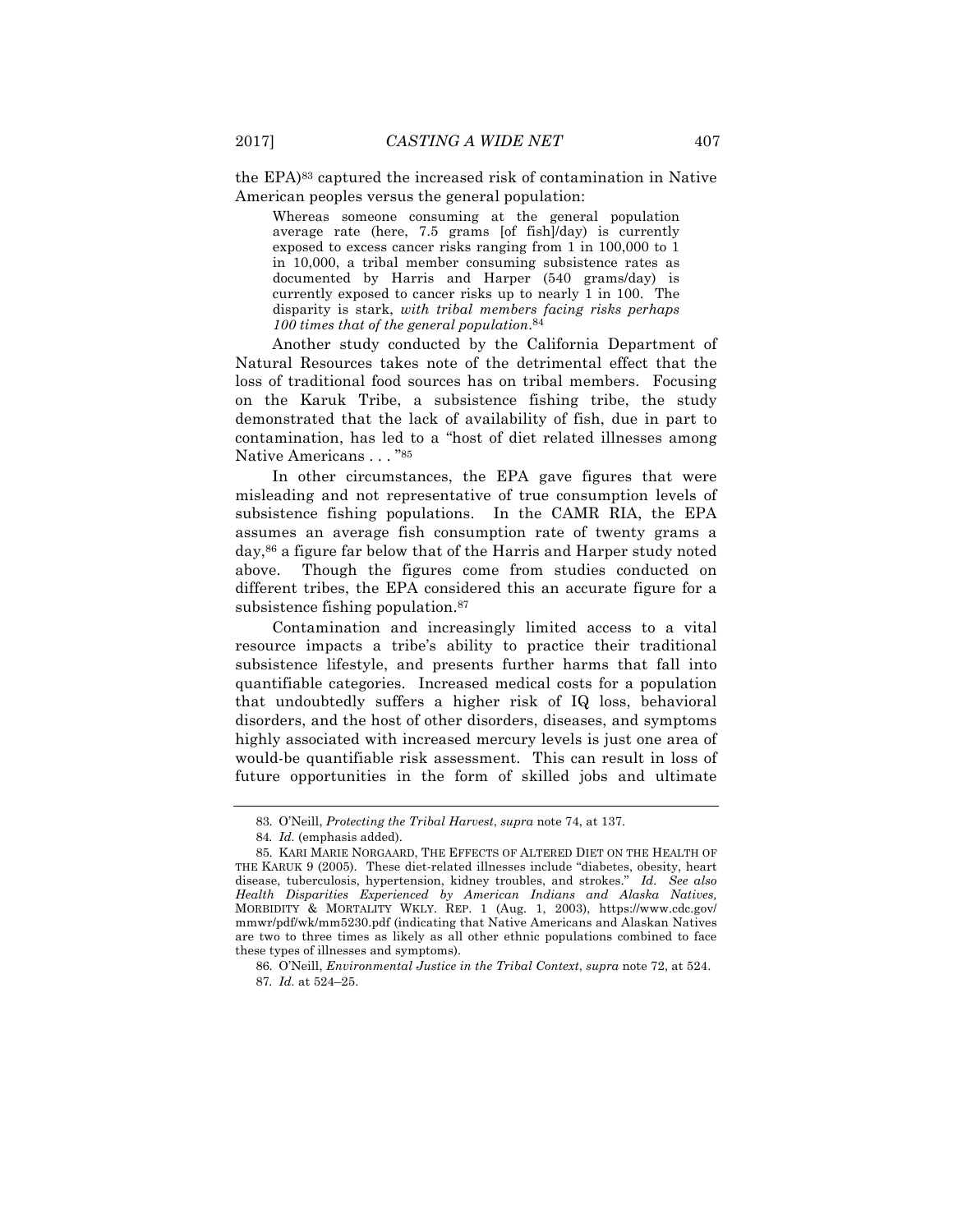earning potential, setting affected children behind their peers and keeping them there. Other impacts could be quantified in loss of potential fish sales as well. There are some aspects of this injustice that are not quantifiable per se, but instead embody substantive legal rights that should extend far beyond the reach of CBA. These are discussed below.

#### *b. Native American Communities Have Legal Rights to Apportioned Fisheries That Have Been Largely Ignored in Modern Environmental Regulation*

Many Native American communities, especially across the Northeastern, Great Lakes, and Pacific Northwest regions of the United States have apportioned fishing rights that have been secured through treaty agreements and rights.<sup>88</sup>

Perhaps the most glaring and relevant omission in the EPA's final RIA for the mercury ruling challenged in *Michigan v. EPA* is the exclusion of Native American peoples in their final calculation for the benefits of regulating mercury.89 In a dominant society, as the EPA clearly established, activities such as fishing and consuming catch are considered primarily recreational and economic in nature.90 While this is true on a large scale, this school of thought blatantly erases communities that subsist on fish, not only by consumption, but also through their ability to sell their catch.91

Professor Catherine O'Neill makes an interesting point regarding this large area of United States law that remains relatively ignored, especially in regards to environmental justice. O'Neill notes that many Native American tribes were granted treaty rights, which often included access to vast swaths of land and, in the case of fishing tribes, access and apportionment rights to catch fish and consume as needed.92 Though not all tribes gained their rights through treaties,93 many tribes did. Two very pertinent examples include tribes in the Pacific Northwest region and the Great Lakes region, in particular the Lake Superior

<sup>88.</sup> O'Neill, *Environmental Justice in the Tribal Context*, *supra* note 72, at 499.

<sup>89</sup>*. See* FINAL REGULATORY IMPACT ANALYSIS, *supra* note 64.

<sup>90</sup>*. See id.*

<sup>91</sup>*. See* O'Neill, *Environmental Justice in the Tribal Context*, *supra* note 72, at 506 (stating that treaties protecteing fishing rights have been recognized to include both "tribal members' right to fish in the ceded area, but also their right to consume the fish they catch or to sell it other others for others' consumption").

<sup>92</sup>*. Id.* at 505–06 n.47.

<sup>93</sup>*. Id.* (noting that some tribes gained right through "executive orders and other federal laws").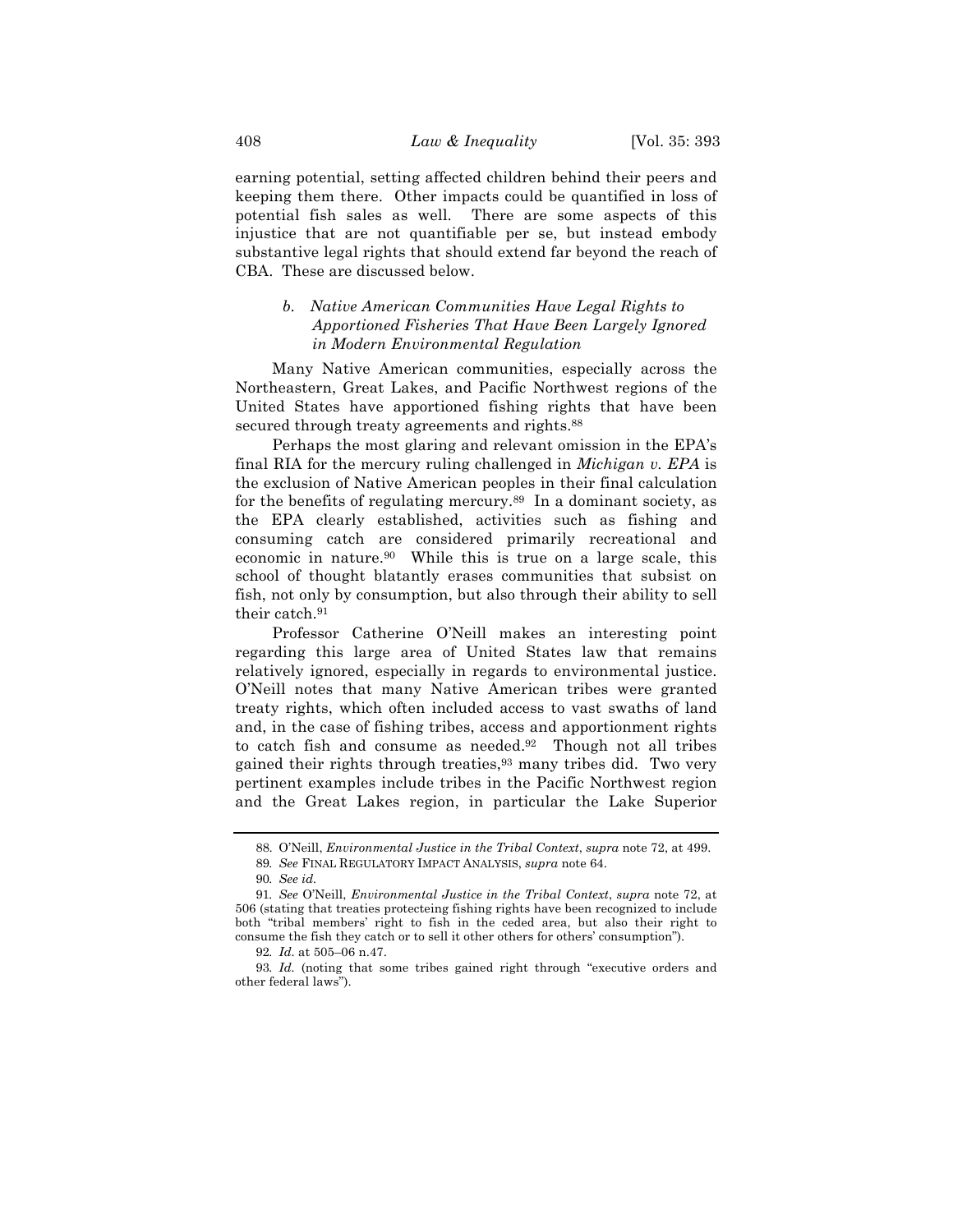Chippewa.94 These treaties granted rights to the Chippewa to catch, consume, and sell or trade fish.95 Professor O'Neill importantly notes that treaties are considered laws that deserve the highest deference; they reside in the hierarchy of laws just below the Constitution, are considered "the supreme law of the land", and ultimately fall beyond the scope of CBA.96 Unfortunately, consideration of these treaties and their importance failed to make the cut in the EPA's final promulgated regulation.

One of best opportunities that the EPA had when quantifying the benefits of increased regulation of mercury emissions was to consider the inability to replace fish, the industries, and lifestyles that they comprise and complement. Although the fishing industry could likely be quantified, the cultural significance of a bygone resource upon which a population has been dependent for centuries is harder to quantify. The fact of the matter is, fishing for subsistence populations is an activity that cannot be replaced. Fishing is an activity of identity, and it serves as a very important tradition to the people who practice it.97 There are some things that simply have no replacement; once they are gone or impaired, they cannot be fixed or returned.98 Put bluntly, subsistence fishing tribes cannot go fishing for tofu cubes in Lake Superior or Puget Sound. A right with such high cultural importance has no substitute.

Professor O'Neill coins an interesting phrase and accompanying concept, which is specifically applicable in a situation such as this. She notes that agencies punt the issue; they practice "risk avoidance" as opposed to either "risk reduction," or attacking the impacts of a particular problem from the source.99 For example, the EPA issues fish consumption advisories, warning people about the dangers of high fish consumption and essentially telling the population to consume less

- 97. O'Neill, *Environmental Justice in the Tribal Context*, *supra* note 72, at 509.
- 98. O'Neill, *Protecting the Tribal Harvest Fish*, *supra* note 74, at 139.

<sup>94</sup>*. Id.* at 506.

<sup>95</sup>*. Id.*

<sup>96</sup>*. Id.* (citing Worcester v. Georgia, 31 U.S. 515, 531 (1832)).

<sup>99.</sup> O'Neill, *Environmental Justice in the Tribal Context*, *supra* note 72, at 512; *see also* Catherine A. O'Neill, *Risk Avoidance, Cultural Discrimination, and Environmental Justice for Native Peoples*, 30 ECOLOGY L.Q. 1 (2003) (describing the detrimental impacts of risk avoidance in Native American communities); Catherine A. O'Neill, *Variable Justice: Environmental Standards, Contaminated Fish, and "Acceptable" Risk to Native Peoples*, 19 STAN. ENVTL. L. J. 3 (2000); Catherine A. O'Neill, *Mercury, Risk, and Justice*, 34 ENVTL. L. REP. 11070 (2004).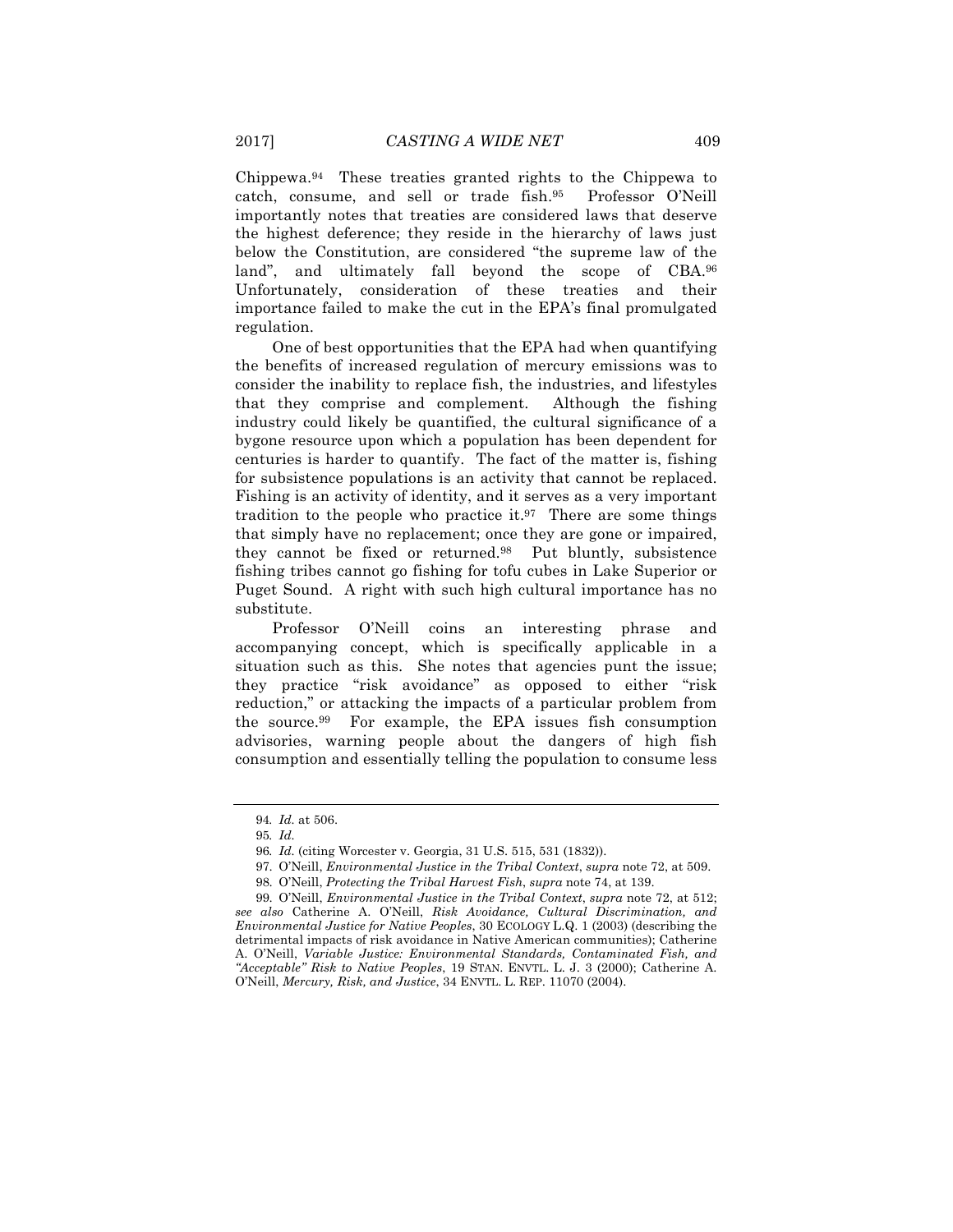fish, especially larger, predatory fish.100 As Professor O'Neill notes, such risk avoidance fails to integrate other ecological and environmental effects, such as the bioaccumulation of the food chain in other mammals, the presence in the water and soil, and the fish themselves.101 Risk avoidance fails to incorporate the other harmful impacts of pollution and results in further detriment not only to Native American populations, but society at large.

Furthermore, there are some federalism issues at play regarding the regulatory structure of hazardous pollutants and where they should be regulated.<sup>102</sup> In recent years, the EPA has struck down beneficial use regulations regulated under the Clean Water Act.103 The Clean Water Act gives much more deference to individual states than does the Clean Air Act, which controls air quality regulation, primarily from a federal standpoint.104 While the Clean Water Act is largely outside of the scope of this analysis, it warrants inclusion here as there is pending litigation over where beneficial uses, primarily regarding subsistence fishing and the rights of Native American peoples.105 Instead of bolstering CBA under the Clean Air Act regulations, as was the issue in *Michigan v. EPA*, the EPA is forcing the individual states to essentially rewrite their water quality standards in order to combat the effects of mercury poisoning and the effects on fishconsuming populations.106 Not only does this frustrate the already complex federalism structure, but it is only a reactionary measure as much of the mercury found in water and fish comes from air

106*. Id.*

<sup>100.</sup> O'Neill, *Environmental Justice in the Tribal Context, supra* note 72, at 512.

<sup>101</sup>*. Id.* (stating that risk avoidance fails to measure "the harms that contamination visits on non-human species, such as loons and mink, who obviously cannot read fish consumption advisories.").

<sup>102.</sup> The federalism issues discussed in this section are strictly vertical; they apply to the cooperative federalism structure that comprises the Clean Air Act and the Clean Water Act. Although important to mention in this note, a more in-depth analysis is beyond the scope of the argument presented in this Article.

<sup>103.</sup> 33 U.S.C. § 1313(c)(2)(b) (2012).

<sup>104</sup>*. Id.* Under the Clean Air Act, states submit State Implementation Plans that must be approved by the EPA. 33 U.S.C.  $\S$  1313(e) (2012). In contrast, the Clean Water Act grants deference to states on how to monitor and allocate water resources subject to overarching federal oversight.

<sup>105</sup>*. See* Sean McLernon, *Maine Sues EPA Over Control of State's Tribal Waters*, LAW 360, (July 7, 2014), http://www.law360.com/articles/555064/maine-sues-epaover-control-of-state-s-tribal-waters (indicating that Maine has brought a lawsuit against the EPA seeking a "declaration that its environmental jurisdiction applies uniformly throughout the state, including waters within Indian territories.").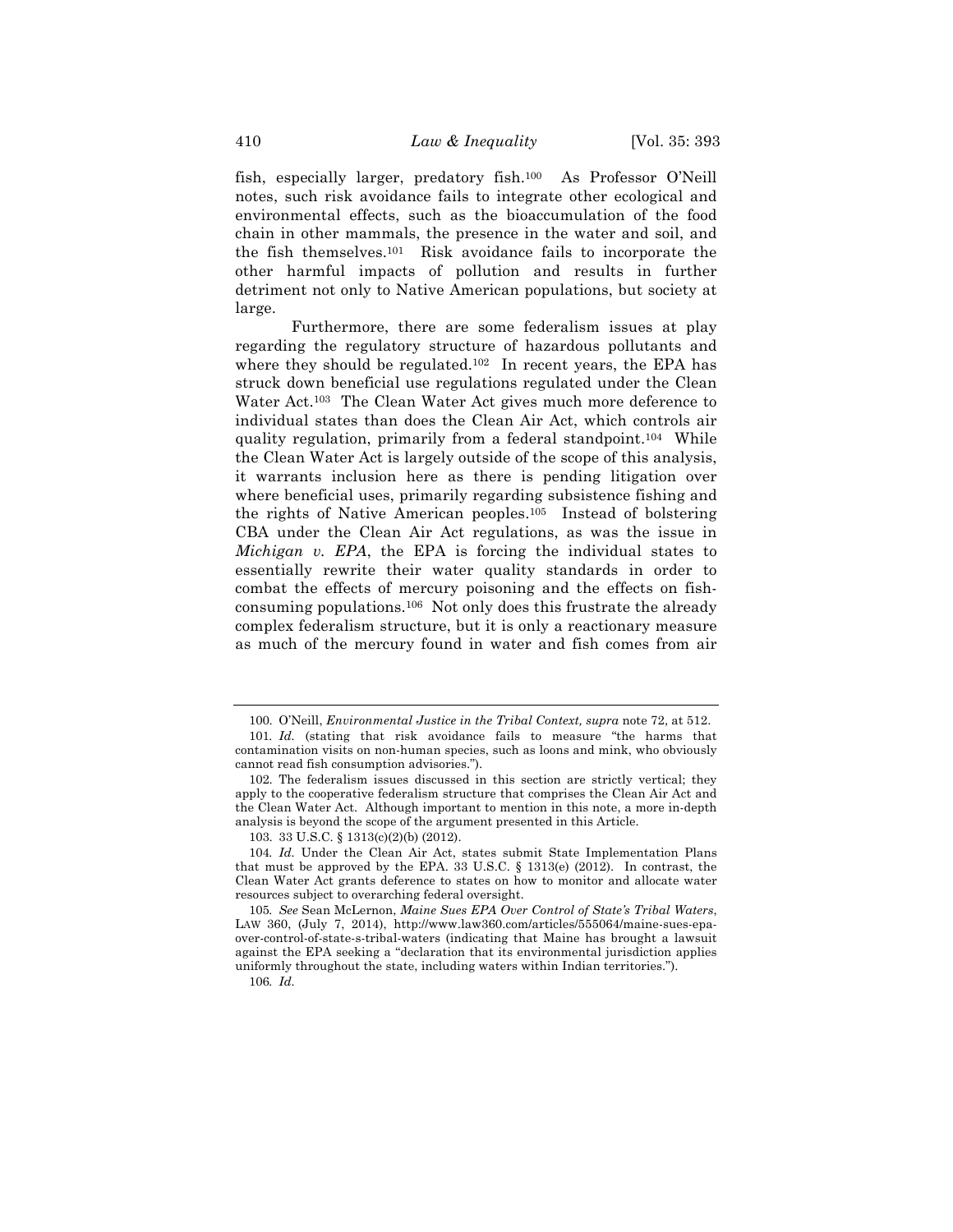pollution.107 Moreover, it places the states into a hard position by forcing them to regulate something that they cannot necessarily control,108 and punts the issue by not regulating the issue at the source.109

#### **IV. Bayesian Cost-Benefit Analysis Including the Impacts on Cultural Fish Consumption**

The primary idea behind Bayesian<sup>110</sup> Cost-Benefit Analysis is the incorporation of previously "unquantified" benefits into the overall equation of CBA.111 This requires the agency experts to "make reasonable guesses about the harms or benefits from regulations" despite occasions "where they lack complete data . . . ."112 According to Professors Jonathan Masur and Eric Posner, these preliminary guesses constitute Bayesian prior probabilities. "While agencies should be permitted to 'guess'—that is, supply a subjective prior probability—they must also be required to update their estimates as they gain new information."113 This is especially appropriate given the administrative law principles surrounding *Chevron* deference;114 the court system defers to agencies as they make these kinds of decisions.

The primary problem with the EPA's analysis is that they did not update their primary monetized benefits with which they marched through the courtroom door. The recreational angler and

<sup>107.</sup> John Myers, *Study: Most Mercury in Lake Superior Comes from Atmosphere*, DULUTH NEWS TRIB. (Jan. 13, 2016), http://www.duluthnews tribune.com/news/3924020-study-most-mercury-lake-superior-comes-atmosphere.

<sup>108.</sup> ENVIRONMENTAL PROTECTION AGENCY: CROSS-STATE AIR POLLUTION RULE (CSAPR), https://www.epa.gov/csapr (last visited Feb. 26, 2017).

<sup>109</sup>*. See* BASIC INFORMATION ABOUT MERCURY, *supra* note 51.

<sup>110.</sup> Eric W. Weisstein, *Bayesian Analysis*, MATH WORLD—A WOLFRAM WEB RESOURCE, http://mathworld.wolfram.com/BayesianAnalysis.html (last visited Feb. 26, 2017) ("Bayesian analysis is a statistical procedure which endeavors to estimate parameters of an underlying distribution based on the observed distribution.").

<sup>111.</sup> Masur & Posner, *supra* note 15, at 100–13.

<sup>112</sup>*. Id.* at 92.

<sup>113</sup>*. Id.* Professors Masur and Posner went on to list clarifying recommendations for agencies engaging in Bayesian CBA:

In particular, agencies should be required (1) to provide a mechanism for empirically evaluating their estimates after the regulation is issued; (2) to revisit and update their earlier estimates in light of what subsequent studies reveal; and (3) to use consistent estimates across agencies. We describe our proposal as loosely "Bayesian" because of the emphasis on the importance of updating priors as an institutional solution to the problem of regulatory uncertainty.

*Id.* at 92–93.

<sup>114</sup>*. See* Chevron U.S.A., Inc. v. Nat. Res. Def. Council, Inc., 467 U.S. 837 (1984).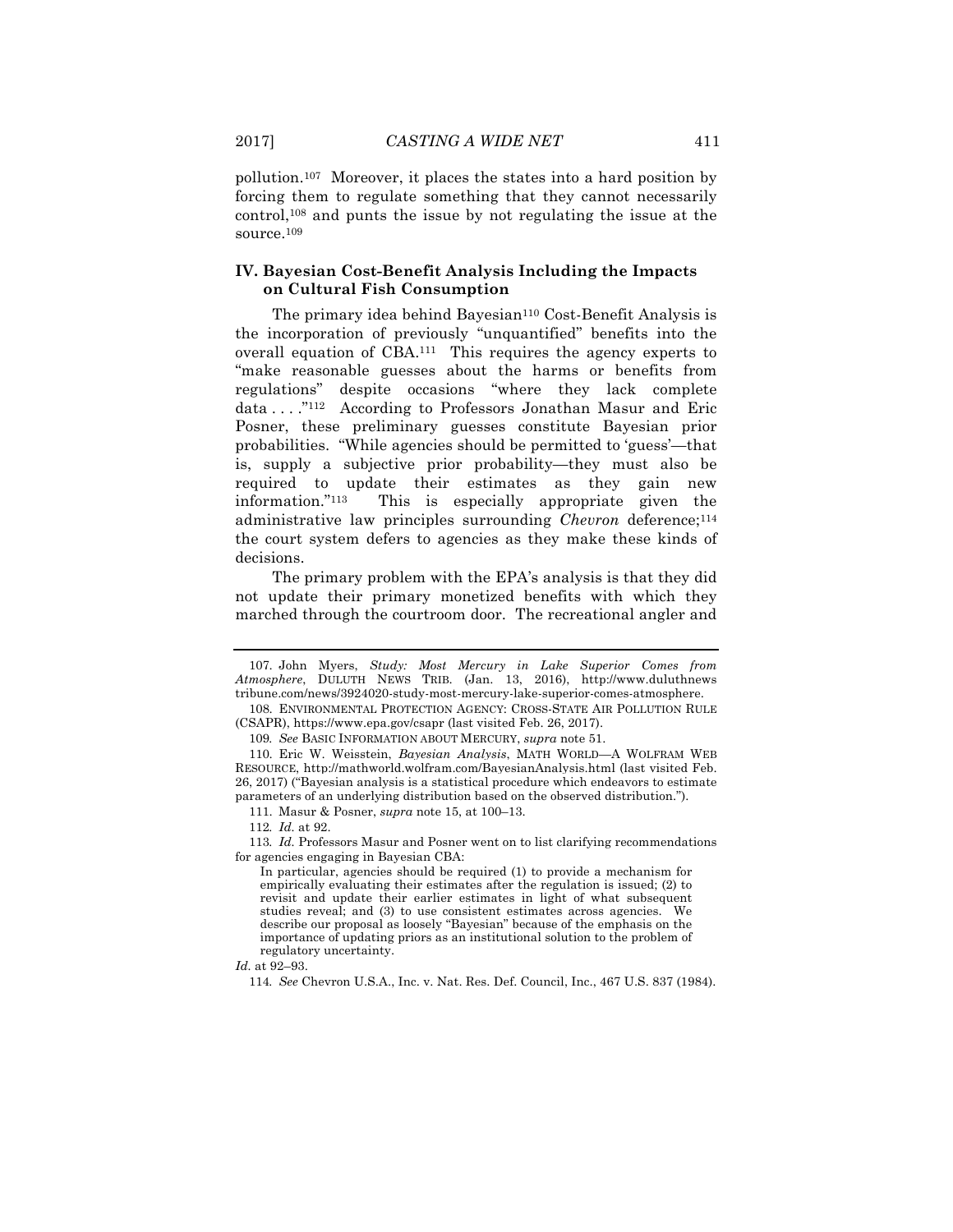fish consumption category had been put through the fire, so to speak, as it was the basis for the pervious mercury standards that were overruled.115 The most heavily impacted communities presented the EPA with concerns about mercury contamination, yet these communities were effectively left out of the solution equation.116 While some studies have shown that recreational fishing can pose an increased risk because of elevated levels of methylmercury,<sup>117</sup> this remains only one area of quantified risk, as shown by the  $EPA$ ,<sup>118</sup> in a country where many of the citizens consume fish.

Some commentators believe that while CBA is a popular tool that has been utilized in legislation and rulemaking, the constraints of its rigid application need to be recognized, in addition to what exactly CBA does, and is intended to do.<sup>119</sup> Simply put, CBA is a decision procedure that can be used as a less expensive alternative to other tools.120 With this critique comes the urging, that because CBA is a decision procedure, and not a moral one, CBA needs to be kept in context as it is utilized.121 CBA also needs to be accommodating to alternative means in which to measure unquantified benefits and non-monetized values, like the benefits of protecting resources of high cultural significance, among others.<sup>122</sup>

There are conflicting views on how best to monetize unquantified benefits, or how to value them in a non-monetary manner. While Bayesian analysis relies on experts' relevant experiences and estimates, it is still difficult to assign a price value to something that does not have a monetized value. Natural resources often fall into this category. A rather simple example would include forest preservation and the associated health benefits with cleaner air. While it is possible to monetize, at least to some extent, the improved health benefits associated with clean air, it is much harder to assign a monetary value to something like

<sup>115.</sup> Standards for Performance for New and Existing Sources: Electric Utility Steam Generating Units, 70 Fed. Reg. 28,606 (May 18, 2005) (to be codified at 40 C.F.R. pts. 60, 72, 75).

<sup>116.</sup> O'Neill, *Environmental Justice in the Tribal Context*, *supra* note 72, at 534– 36.

<sup>117.</sup> Wallace, *supra* note 68, at 13.

<sup>118</sup>*. See* Michigan v. EPA, 135 S. Ct. 2699, 2706 (2015).

<sup>119.</sup> Adler & Posner, *supra* note 15, at 168.

<sup>120</sup>*. Id.*

<sup>121</sup>*. Id.* The Supreme Court's (and federal government at large) move towards the use of CBA is pertinent to this analysis, an in-depth look at the structure of it at large is outside the scope.

<sup>122</sup>*. Id.*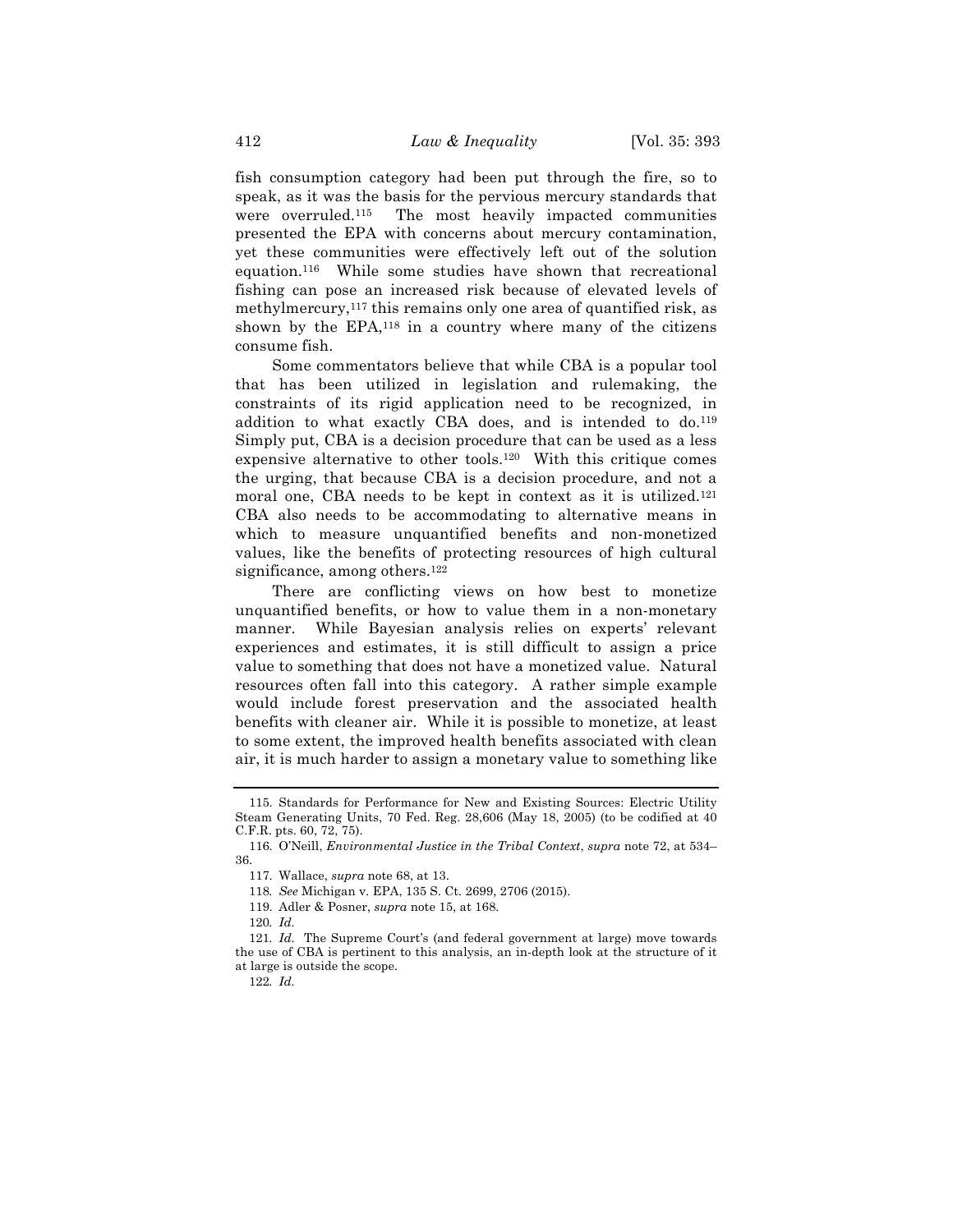the aesthetics of a forest. The clean air can be accounted for with the preservation of a forest, but individual values on larger resources vary. Some people place value in simply knowing such a place exists. The waters of CBA begin to get murky in these areas of analysis; in relation to this note, it is cultural value associated with cultural practices that are hard to quantify, and are thus simply left out of CBA.

One commentator has suggested that the best way to account for benefits is to split them into categories. He laid them out in the following chart, specifically pertaining to cultural examples of costs and benefits:123



COSTS AND BENEFITS

#### 123. Dupuis, *supra* note 15, at 10.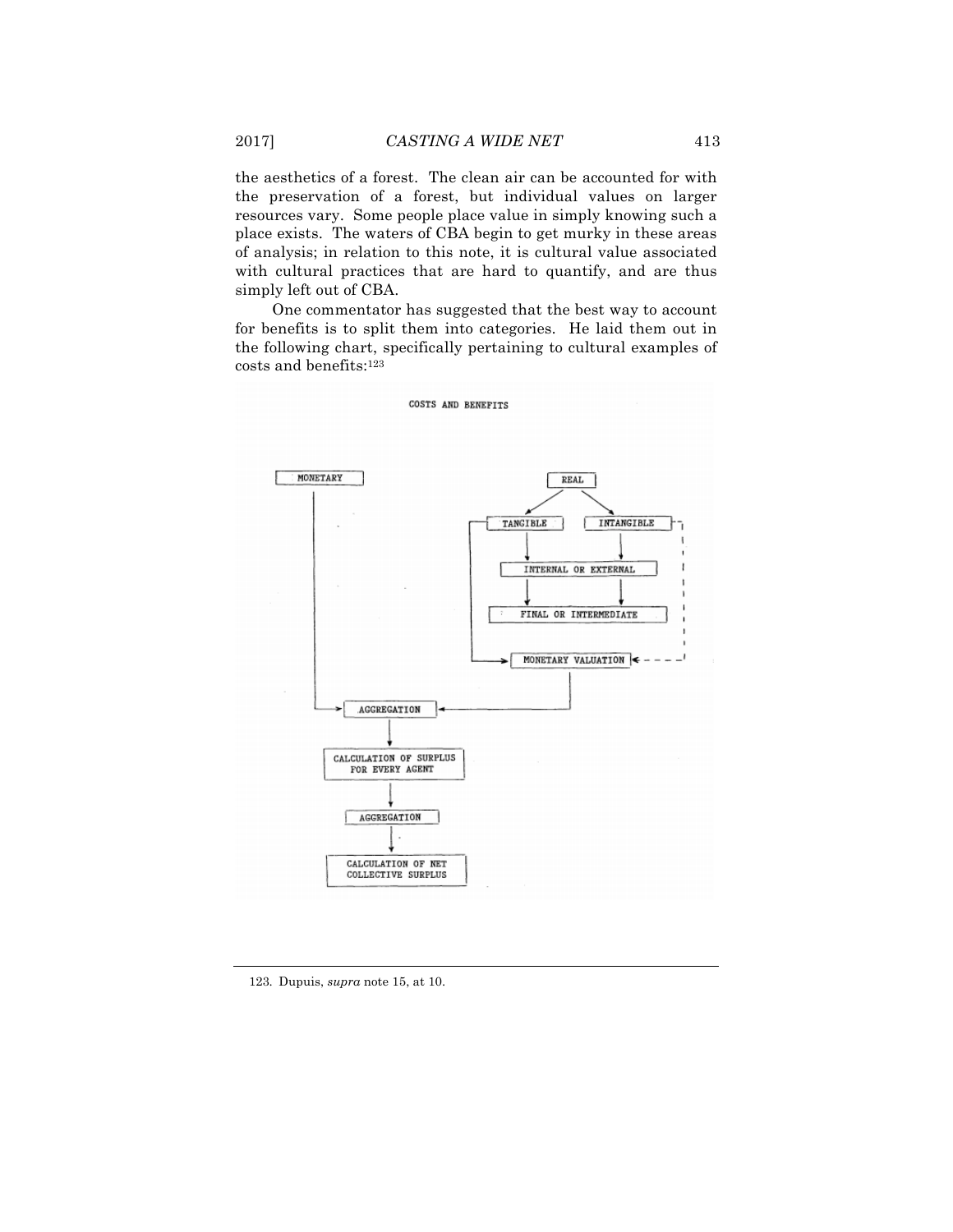The categorical separation occurs in four primary arenas  $(montary/real, <sup>124</sup>$  tangible/intangible,<sup>125</sup> internal/external,<sup>126</sup> final/immediate<sup>127</sup>) as exemplified above, and breaks the costs and benefits down into a more representative example, as these categories include the preciously unquantified benefits.128 Admittedly, identification into each of these categories can be extremely difficult, which is one of the reasons that so many of them are not included in larger cost-benefit analyses. Professor Dupuis noted:

The fact is that the implications of projects in practically every case concern far larger areas and populations than those under the direct responsibility of the authorities concerned . . . [Additionally], [t]he various implications of a project may vary in the time they take to appear or disappear.129

These categories bolster the framework of Bayesian CBA, by allowing the previously unquantified benefits to be exemplified and presented, instead of simply allowing agencies to exclude benefits that could not be monetized from CBA. Unfortunately, this was the route taken by the EPA in the case at issue in *Michigan v. EPA*, and has been a route taken by the EPA for many years.130

126*. Id.* at 8. Dupuis describes internal and external costs and benefits as vital to analyses that include qualitative components, such as cultural value and significance. *Id.* Specifically, "an externality is considered to exist where there is interdependence but no compensation . . . . Internal costs and benefits are those directly related to the implementation of the project whereas external costs and benefits are all those inferred by the project." *Id.*

127*. Id.* at 9 ("A cost or benefit is 'final' if it is borne by or directly benefits the end consumer. An intermediate cost or benefit arises at the level of the production of other goods or services and will therefore affect the welfare of consumers (measured in terms of surplus) only in an indirect manner.").

128*. Id.* at 10.

129*. Id.* at 8. While calculation of unquantified benefits is important, actual calculation of the unquantified benefits at issue here are beyond the scope of this analysis.

130. Adler & Posner, *supra* note 15, at 175–76.

<sup>124</sup>*. Id.* Further:

Real costs and benefits, for their part, are not expressed in money terms. They are real in the sense that it is they that affect the general level of satisfaction of society. Since they relate to the development of individual and social values their nature is complex. Sometimes impossible to quantify they are, in most cases, difficult at the very least even to identify clearly.

*Id.* at 7 (emphasis in original).

<sup>125</sup>*. Id.* at 7–8 ("Tangible costs and benefits refer to those to which a market value can be assigned, either directly or indirectly, by the various methods we have described. Intangible costs and benefits are those for which a market valuation proves impossible or is completely meaningless.").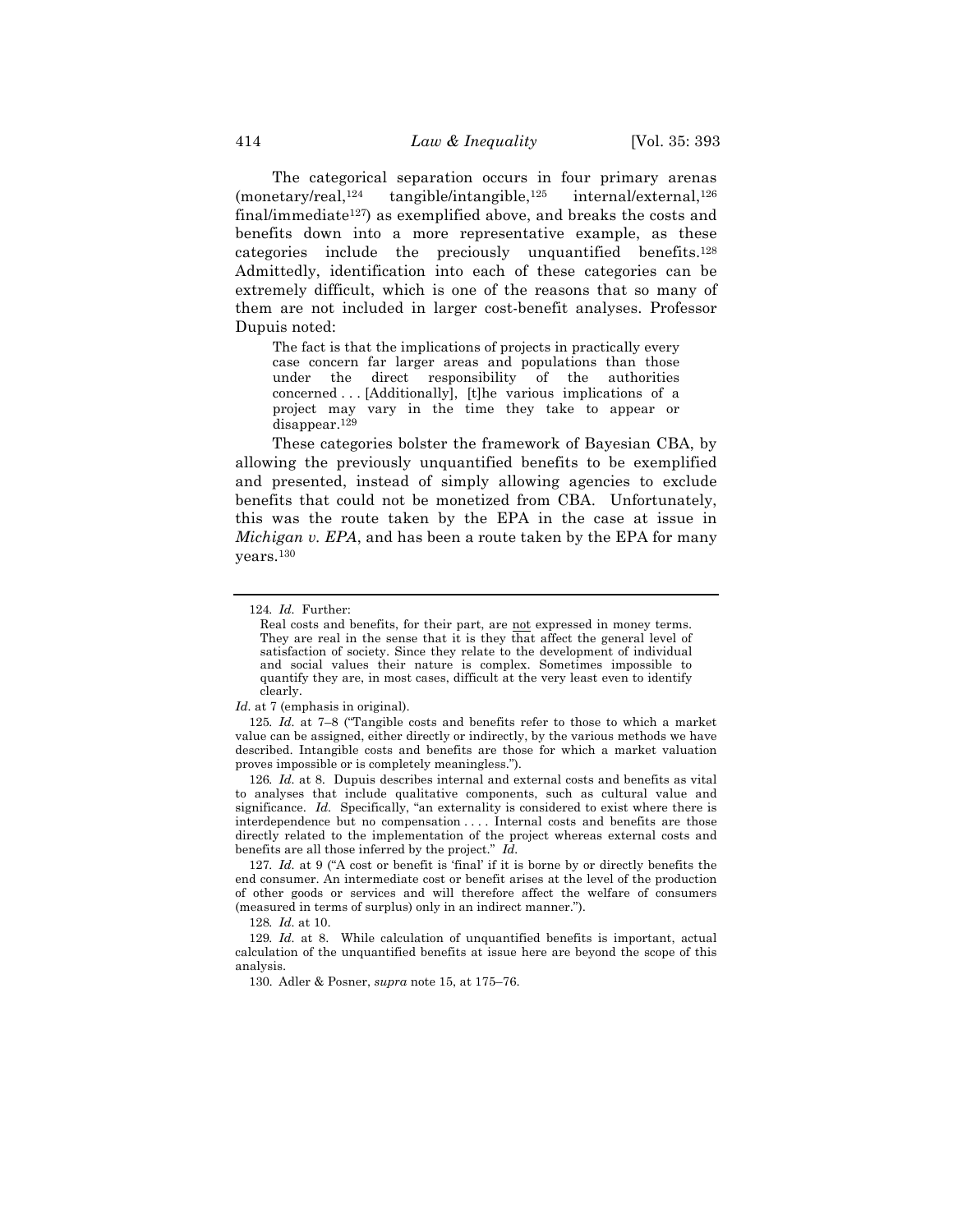#### *a. The EPA Only Quantified the Costs to Recreational Anglers Who Consume Their Catch; Other Non-Monetized Benefits Should Be Assumed and Accounted For, and as a Result, the Direct Benefits Would Greatly Increase*

According to the Supreme Court in *Michigan v. EPA*, some form of CBA must be conducted; however, as Justice Scalia noted in the opinion, it need not be completely formalized.131 In *Michigan*, the EPA described their quantified benefits as follows:

The monetized benefits from reductions in mercury emissions, calculated only for children exposed to recreationally caught freshwater fish, are expected to be \$0.004 to \$0.006 billion in 2016 using a 3% discount rate and \$0.0005 to \$0.001 billion using a 7% discount rate. The annual social costs, approximated by the compliance costs, are \$9.6 billion (2007\$) and the annual monetized net benefits are \$27 to \$80 billion using 3% discount rate or \$24 to \$71 billion using a 7% discount rate.132

This process, while used by most agencies in regulatory CBA, presents a limited perception of the direct benefits derived from mercury regulation, with the glaring omissions of benefits to other human activity and well-being. In fact, the EPA acknowledges this:

EPA was unable to quantify or monetize all of the health and environmental benefits associated with the final MATS Rule. EPA believes these unquantified benefits could be substantial, including the overall value associated with HAP reductions, value of increased agricultural crop and commercial forest yields, visibility improvements, and reductions in nitrogen and acid deposition and the resulting changes in ecosystem functions.<sup>133</sup>

Professors Masur and Posner very candidly note that benefits are often much harder to identify and quantify than the costs of something like industry compliance, and they hint at the internal biases of CBA when it is applied in a very strict form (as it often is in regulatory measures).134 Unfortunately, this often results in leaving very important benefits by the wayside, which gives only a fractured picture of what should be an otherwise holistic analysis.

<sup>131.</sup> Michigan v. EPA, 135 S. Ct. 2699, 2711 (2015) ("We need not and do not hold that the law unambiguously required the Agency, when making this preliminary estimate, to conduct a formal cost-benefit analysis in which each advantage and disadvantage is assigned a monetary value.").

<sup>132.</sup> FINAL REGULATORY IMPACT ANALYSIS, *supra* note 64, at ES-1.

<sup>133</sup>*. Id.* at ES-9.

<sup>134.</sup> Masur & Posner, *supra* note 15, at 184.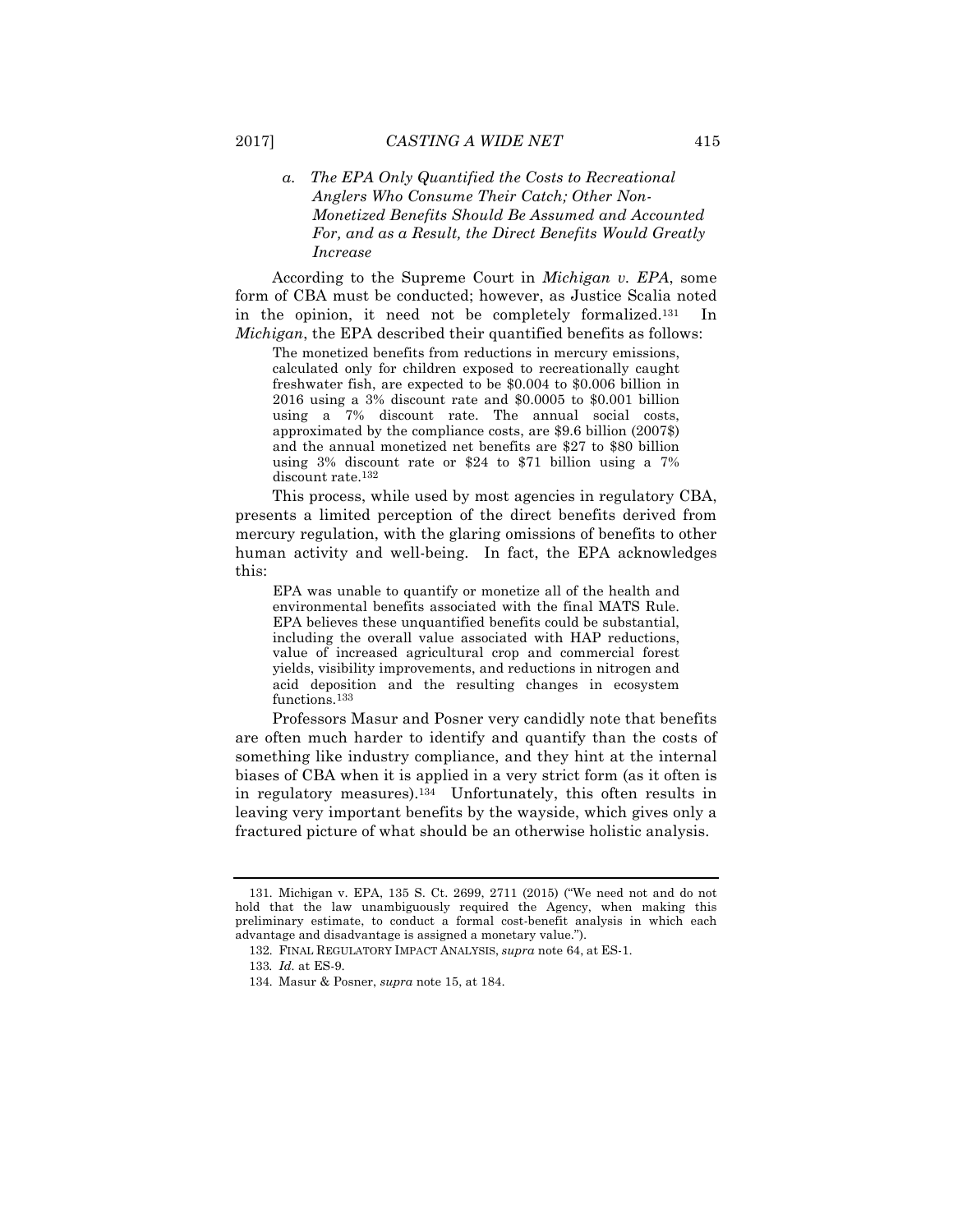What about the host of other problems that stem from methylmercury ingestion? While a loss in IQ points is certainly a large concern, and in some circumstances may even encompass other problems associated with a drop in IQ, the EPA did not calculate these other impacts. As mentioned earlier, the EPA only calculated the impacts anticipated from a drop in potential income.135 Thus, the EPA's analysis left out the benefits in curbing the effects on other organs and decreasing behavioral disorders, impaired motor skills, and other identified impacts.136

Professor O'Neill discusses a few problems with this analysis, especially when examining the traditions and livelihoods that are incorporated in many Native American communities. These values do not capture the importance of other roles filled in the community. For instance, things like lost productivity are not measured, which is something that other agencies have measured.137 While there may be an argument that this figure is rolled into the loss of potential income, the addition of this calculation would no doubt bolster the EPA's analysis. These two calculations provide just two examples of other areas in which the EPA could have expanded their calculations to close in on the CBA balance threshold, and in a major way. By including a population that requires vital attention due to cultural significance with a threatened resource and increased threats to this resource, their values could have (and still can) climb higher than a similar comparison with a subset of dominant society.

The EPA quantified the loss in individual IQ points in both the CAMR RIA and the Final RIA, and used the same criteria for each. The 2005 CAMR RIA quantified each lost IQ point at \$8,807 (adjusted for inflation for the year 2015, the value reaches  $$10,688.22$  per IQ point).<sup>138</sup> This is the bare minimum; it is only one subsection of the greater population of the United States, and only one quantified benefit calculated for one negative impact of methylmercury (otherwise a benefit for regulation). In addition, the EPA stated that, though the Native American communities would be adversely affected by the methylmercury accumulation in a primary food source, the impacts would not be very large

<sup>135.</sup> FINAL REGULATORY IMPACT ANALYSIS, *supra* note 64, at 4-2.

<sup>136</sup>*. See* Jensen & Ruzickova, *supra* note 60, at 18 (describing the effects of methylmercury poisoning on children around the world).

<sup>137</sup>*. See* Masur & Posner, *supra* note 15 (discussing the different routes government agencies having taken when quantifying costs and benefits in the past).

<sup>138.</sup> O'Neill, *Environmental Justice in the Tribal* Context*, supra* note 72, at 514*.*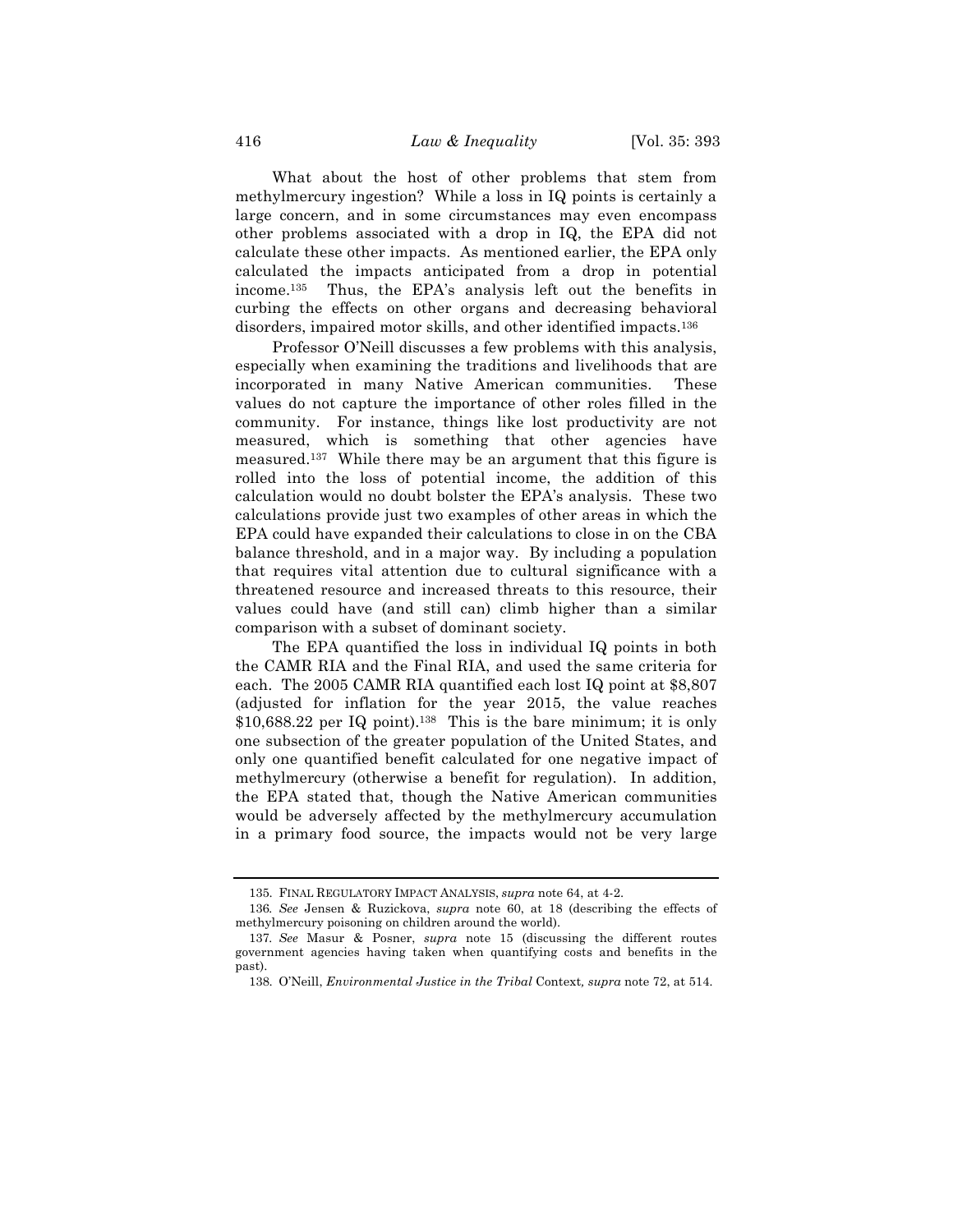because of their location; most Native American communities were not located next to large EGUs.139 It is important to note that to claim this is to ignore the global impacts of emissions, which have become an increasing problem since the rise of the industrial age.

#### *b. Issues to Consider Going Forward: The Participation of the United States in International Emissions Standards.*

Not all of the emissions come directly from utilities and industrial sites in the United States. In fact, some recent studies show that some mercury emissions in the Upper Great Lakes<sup>140</sup> could be coming from as far away as China.141 Emissions do not obey political or jurisdictional boundaries just because a smokestack points skyward and it does not mean the contents it carries remain suspended there.

One study applied the lens of the widespread effects of mercury pollution; the results indicated decreased IQ levels in children, with costs ranging anywhere from \$2.2–\$43.8 billion in lost productivity annually (\$2.64 billion–\$52.5 billion when adjusted for inflation in the year 2014). While these numbers clearly exceed populations of Native American children alone, these figures provide one example of some of the available information that could have been analyzed alongside the information the EPA ended up using. Put into a larger context, this one measurement begins to give a shape to the vast, negative impacts that require a global solution. While jurisdictional constraints require the EPA to regulate within the borders of the United States, the global impacts of mercury emissions (among others) should begin to prompt global discussions in the future.142

#### **Conclusion**

Seeing as the Supreme Court has unanimously moved in the direction of mandating CBA for major regulations, the EPA (and other agencies) need to expand the scope of their CBA, including those benefits not previously considered "quantifiable" through Bayesian CBA. So far, the EPA has largely ignored this new

<sup>139</sup>*. Id.* at 523.

<sup>140.</sup> Upper Great Lakes have historically been used to refer to Lakes Superior, Huron, and parts of Lake Michigan. *See* Myers, *supra* note 108.

<sup>141</sup>*. See id.*

<sup>142.</sup> While the Paris Climate Talks focused primarily on greenhouse gas emissions, the talks provided an excellent drawing board for approaching emissions control on a global scale.